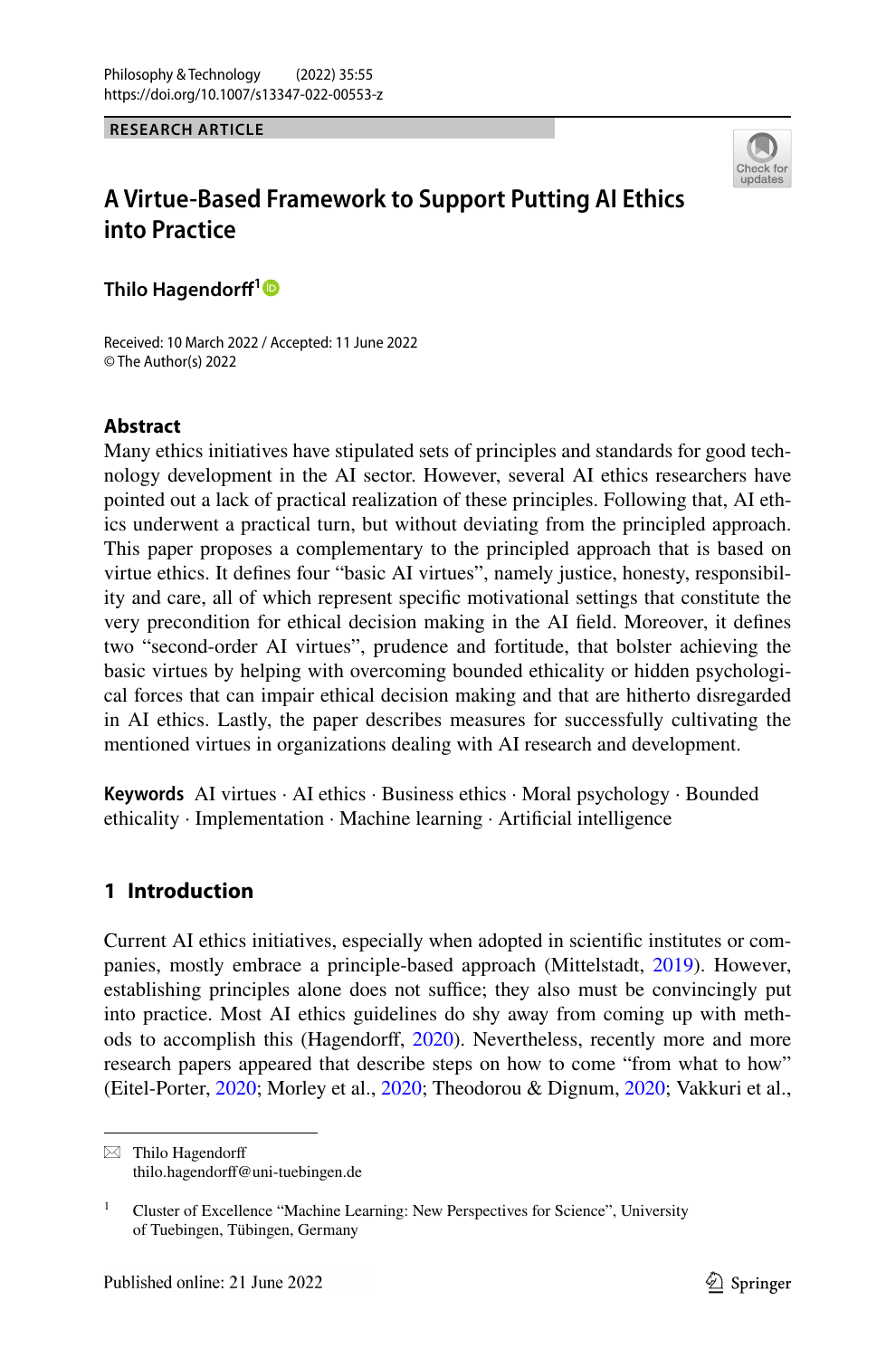[2019a](#page-23-0)). However, AI ethics still fails in certain regards. The reasons for that are manifold. This is why both in academia and public debates, many authors state that AI ethics has not permeated the AI industry yet, quite the contrary (Vakkuri et al., [2019b](#page-23-1)). Despite the mentioned reasons, this is due to current AI ethics discourses hardly taking considerations on moral psychology into account. They do not consider the limitations of the human mind, the many hidden psychological forces like powerful cognitive biases, blind spots and the like that can afect the likelihood of ethical or unethical behavior. In order to efectively improve moral decision making in the AI feld and to live up to common ideals and expectations, AI ethics initiatives can seek inspiration from another ethical framework that is yet largely underrepresented in AI ethics, namely virtue ethics. Instead of focusing only on principles, AI ethics can put a stronger focus on virtues or, in other words, on character dispositions in AI practitioners in order to efectively put itself into practice. When using the term "AI practitioners" or "professionals", this includes AI or machine learning researchers, research project supervisors, data scientists, industry engineers and developers, as well as managers and other domain experts.

Moreover, to bridge the gap between existing AI ethics initiatives and the requirements for their successful implementation, one should consider insights from moral psychology because, up to now, most parts of the AI ethics discourse disregard the psychological processes that limit the goals and efectiveness of ethics programs. This paper aims to respond to this gap in research. AI ethics, in order to be truly successful, should not only repeat bullet points from the numerous ethics codes (Jobin et al., [2019\)](#page-21-1). It should also discuss the right dispositions and character strengths in AI practitioners that can help not only to identify ethical issues and to engender the motivation to take action, but also—and this is even more important—to discover and circumvent one's own vulnerability to psychological forces afecting moral behavior. The purpose of this paper is to state how this can be executed and how AI ethics can choose a virtue-based approach in order to efectively put itself into practice.

# **2 AI Ethics—the Current Principled Approach**

Current AI ethics programs often come with specifc weaknesses and shortcomings. First and foremost, without being accompanied by binding legal norms, their normative principles lack reinforcement mechanisms (Rességuier & Rodrigues, [2020\)](#page-22-3). Basically, deviations from codes of ethics have no or very minor consequences. Moreover, even when AI applications fulfll all ethical requirements stipulated, it does not necessarily mean that the application itself is "ethically approved" when used in the wrong contexts or when developed by organizations that follow unethical intentions (Hagendorff, [2021a](#page-21-2); Lauer, [2020\)](#page-21-3). In addition to that, ethics can be used for marketing purposes (Floridi, [2019](#page-20-1); Wagner, [2018\)](#page-23-2). Recent AI ethics initiatives of the private sector have faced a lot of criticism in this regard. In fact, industry eforts for ethical and fair AI are compared to past efforts of "Big Tobacco" to whitewash the image of smoking (Abdalla & Abdalla,  $2020$ ). "Big Tech", so the argument, uses ethics initiatives and targeted research funds to avoid legislation or the creation of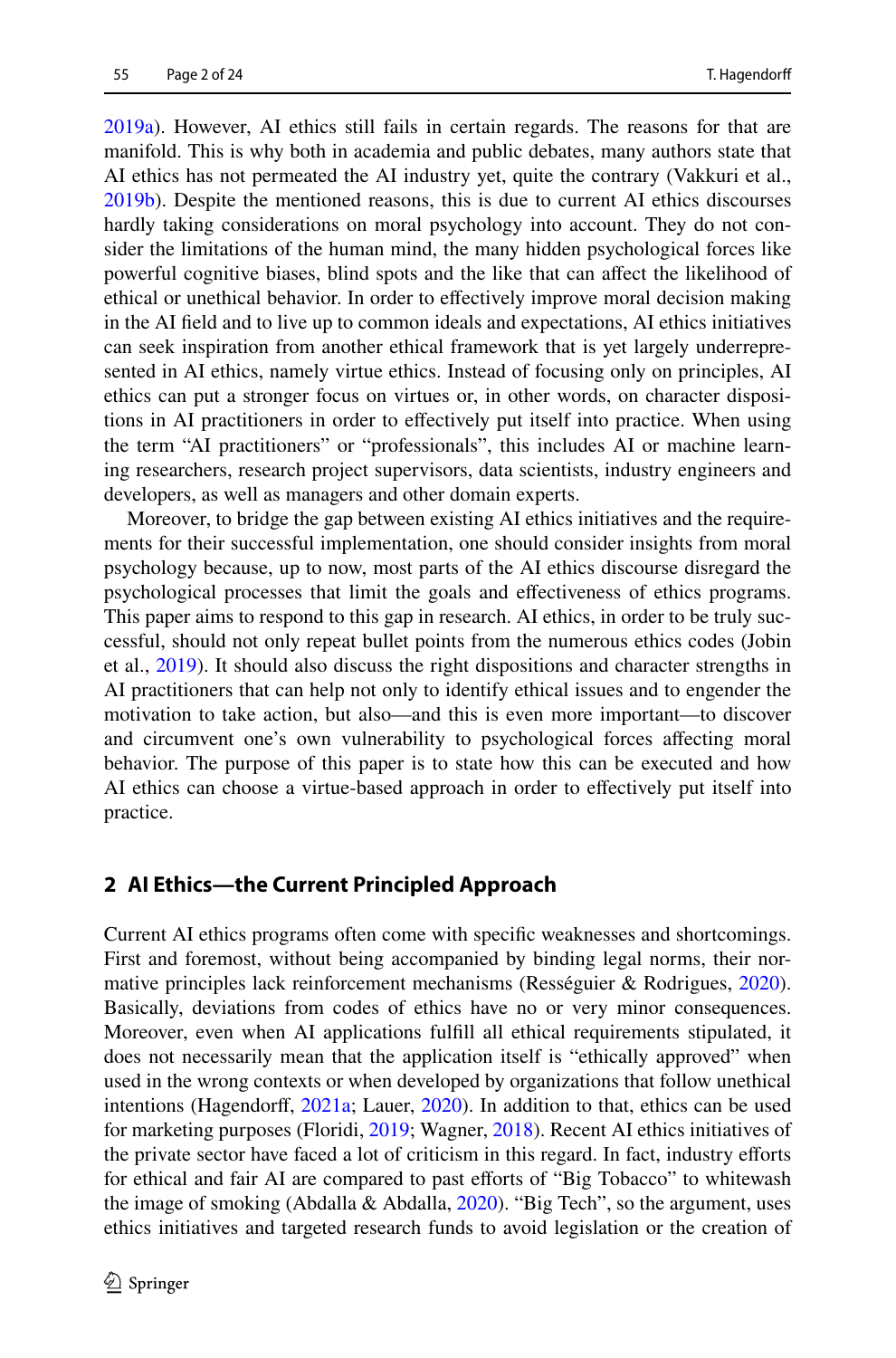binding legal norms (Ochigame, [2019](#page-22-4)). Hence, avoiding or addressing criticism like that is paramount for trustworthy ethics initiatives.

The latest progress in AI ethics research was confgured by a "practical turn", which was among other things inspired by the conclusion that principles alone cannot guarantee ethical AI (Mittelstadt, [2019](#page-22-0)). To accomplish that, so the argument, principles must be put into practice. Recently, several frameworks were developed, describing the process "from what to how" (Hallensleben et al., [2020;](#page-21-4) Morley et al., [2020;](#page-22-1) Zicari, [2020](#page-23-3)). Basically, this implies considering the context dependency in the process of realizing codes of ethics, the diferent requirements for different stakeholders, as well as the demonstration of ways of dealing with conficting principles or values, for instance in the case of fairness and accuracy (Whittlestone et al., [2019\)](#page-23-4). Ultimately, however, the practical turn frameworks are often just more detailed codes of ethics that use more fne-grained concepts than the initial highlevel guidelines. For instance, instead of just stressing the importance of privacy, like the frst generation of comprehensive AI ethics guidelines did, they hint to the Privacy by Design or Privacy Impact Assessment toolkits (Cavoukian, [2011](#page-20-2); Cavoukian et al., [2010](#page-20-3); Oetzel & Spiekermann, [2014\)](#page-22-5). Or instead of just stipulating principles for AI, they diferentiate between stages of algorithmic development, namely business and use-case development; design phase, where the business or use case is translated into tangible requirements for AI practitioners; training and test data procurement; building of the AI application; testing the application; deployment of the application and monitoring of the application's performance (Morley et al., [2020](#page-22-1)). Other frameworks (Dignum, [2018\)](#page-20-4) are rougher and diferentiate between ethics by design (integrating ethical decision routines in AI systems (Hagendorf, [2021c](#page-21-5))), ethics in design (fnding development methods that support the evaluation of ethical implications of AI systems (Floridi et al., [2018\)](#page-20-5)) and ethics for design (ensuring integrity on the side of developers (Johnson, [2017\)](#page-21-6)). But, as stated above, all frameworks still stick to the principled approach. The main transformation lies in the principles being far more nuanced and less abstract compared to the beginnings of AI ethics code initiatives (Future of Life Institute, [2017](#page-20-6)). Typologies for every stage of the AI development pipeline are available. Diferentiating principles solves one problem, namely the problem of too much abstraction. At the same time, however, it leaves some other problems open. Speaking more broadly, current AI ethics disregards certain dimensions it should actually be having. In organizations of all kinds, the likelihood of unethical decisions or behavior can be controlled to a certain extent. Antecedents for unethical behavior are individual characteristics (gender, cognitive moral development, idealism, job satisfaction, etc.), moral issue characteristics (the concentration and probability of negative efects, the magnitude of consequences, the proximity of the issue, etc.) and organizational environment characteristics (a benevolent ethical climate, ethical culture, code existence, rule enforcement, etc.) (Kish-Gephart et al., [2010](#page-21-7)). With regard to AI ethics, these factors are only partially considered. Most parts of the discourse are focused on discussing organizational environment characteristics (codes of ethics) or moral issues characteristics (AI safety) (Brundage et al., [2018;](#page-20-7) Hagendorff, [2020,](#page-21-0) [2021b\)](#page-21-8), but not individual characteristics (character dispositions) increasing the likelihood of ethical decision making in AI research and development.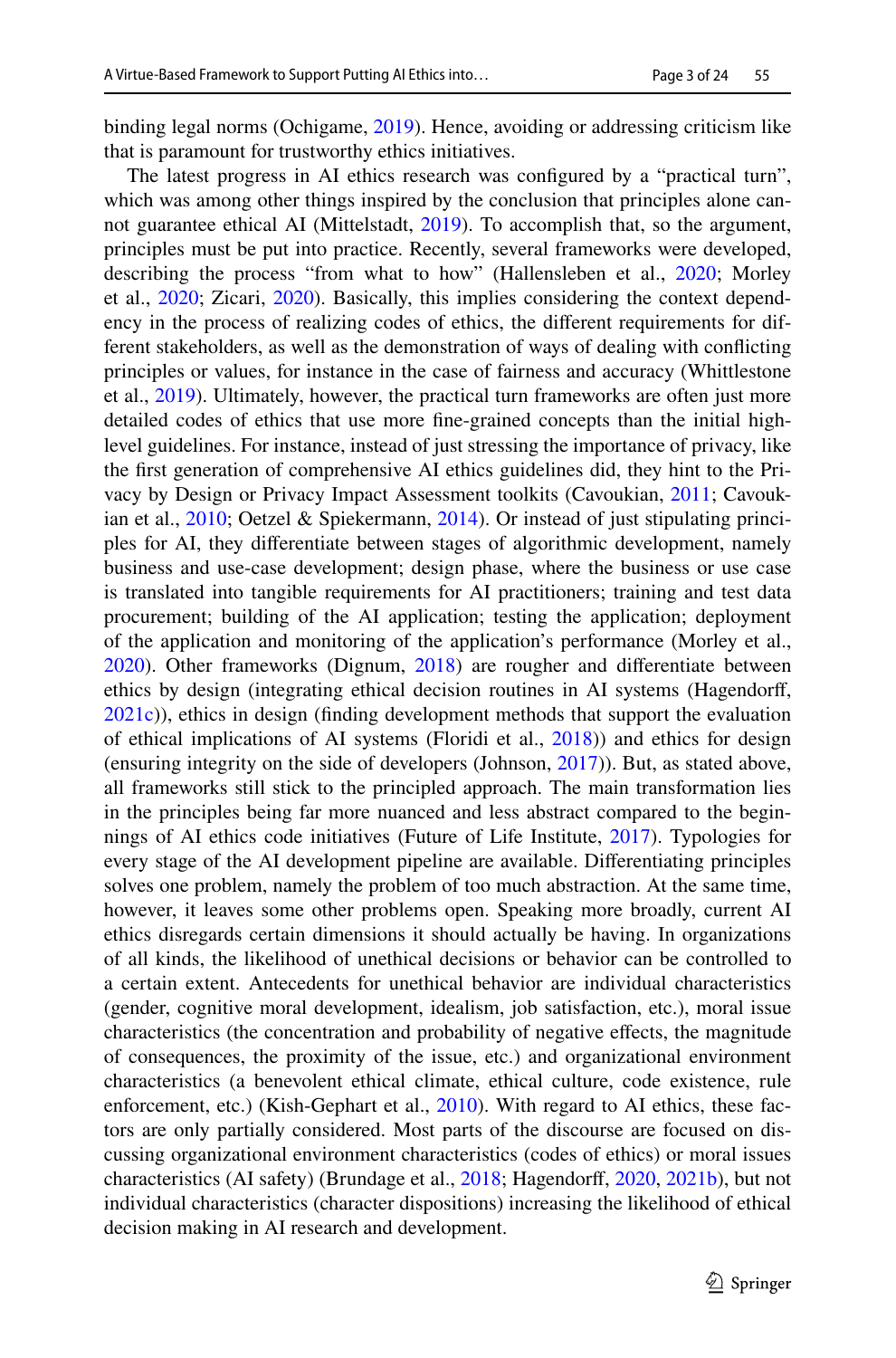Therefore, a successful ethics strategy should focus on individual dispositions and organizational structures alike, whereas the overarching goal of every measure should be the prevention of harm. Or, in this case: prevent AI-based applications from inficting direct or indirect harm. This rationale can be fulflled by ensuring explainability of algorithmic decision making, by mitigating biases and promoting fairness in machine learning, by fostering AI robustness and the like. However, in addition to listing these issues is asking how AI practitioners can be taught to intuitively keep them in mind. This would mean to transition from a situation of an external "ethics assessment" of existing AI products with a "checkbox guideline" to an internal process of establishing "ethics for design".

Empirical research shows that having plain knowledge on ethical topics or moral dilemmas is likely to have no measurable infuence on decision making. Even ethics professionals, meaning ethics professors and other scholars of ethics, typically do not act more ethically than non-ethicists (Schwitzgebel, [2009;](#page-22-6) Schwitzgebel & Rust, [2014](#page-22-7)). Correspondingly, in the AI feld, empirical research shows that ethical principles have no signifcant infuence on technology developer's decision making rou-tines (McNamara et al., [2018](#page-22-8)). Ultimately, ethical principles do not suffice to secure prosocial ways to develop and use new technologies (Mittelstadt, [2019\)](#page-22-0). Normative principles are not worth much if they are not acknowledged and adhered to. In order to actually acknowledge the importance of ethical considerations, certain character dispositions or virtues are required, among others, virtues that encourage us to stick to moral ideals and values.

# **3 Basic AI Virtues—the Foundation for Ethical Decision Making**

Western virtue ethics has its roots in moral theories of Greek philosophers. However, after deontology and utilitarianism became more mainstream in modern philosophy, virtue ethics recently experienced a "comeback". Roughly speaking, this comeback of scholarly interest in virtue ethics was initiated by Anscombe's essay "Modern Moral Philosophy" (1958) but found prominent supporters and continued to grow by MacIntyre [\(1981](#page-21-9)), Nussbaum [\(1993](#page-22-9)), Hursthouse ([2001\)](#page-21-10) and many more. Virtue ethics also has a rich tradition in East and Southeast philosophy, especially in Confucian and Buddhist ethical theories (Keown, [1992](#page-21-11); Tiwald, [2010\)](#page-22-10). Virtuebased ethical theories treat character as fundamental to ethics, whereas deontology, arguably the most prevalent ethical theory, focusses on principles. But what are the diferences between principles and virtues? The former is based on normative rules that are universally valid, the latter addresses the question of what constitutes a good person or character. While ethical principles equal obligations, virtues are ideals that AI practitioners can aspire to. Deontology-inspired normative principles focus on the action rather than the actor. Thus, principlism defnes action-guiding principles, whereas virtue ethics demands the development of specifc positive character dispositions or character strengths.

Why are these dispositions of importance for AI practitioners? One reason is that individuals, who display traits such as justice, honesty, empathy and the like, acquire (public) trust. Trust, in turn, makes it easier for people to cooperate and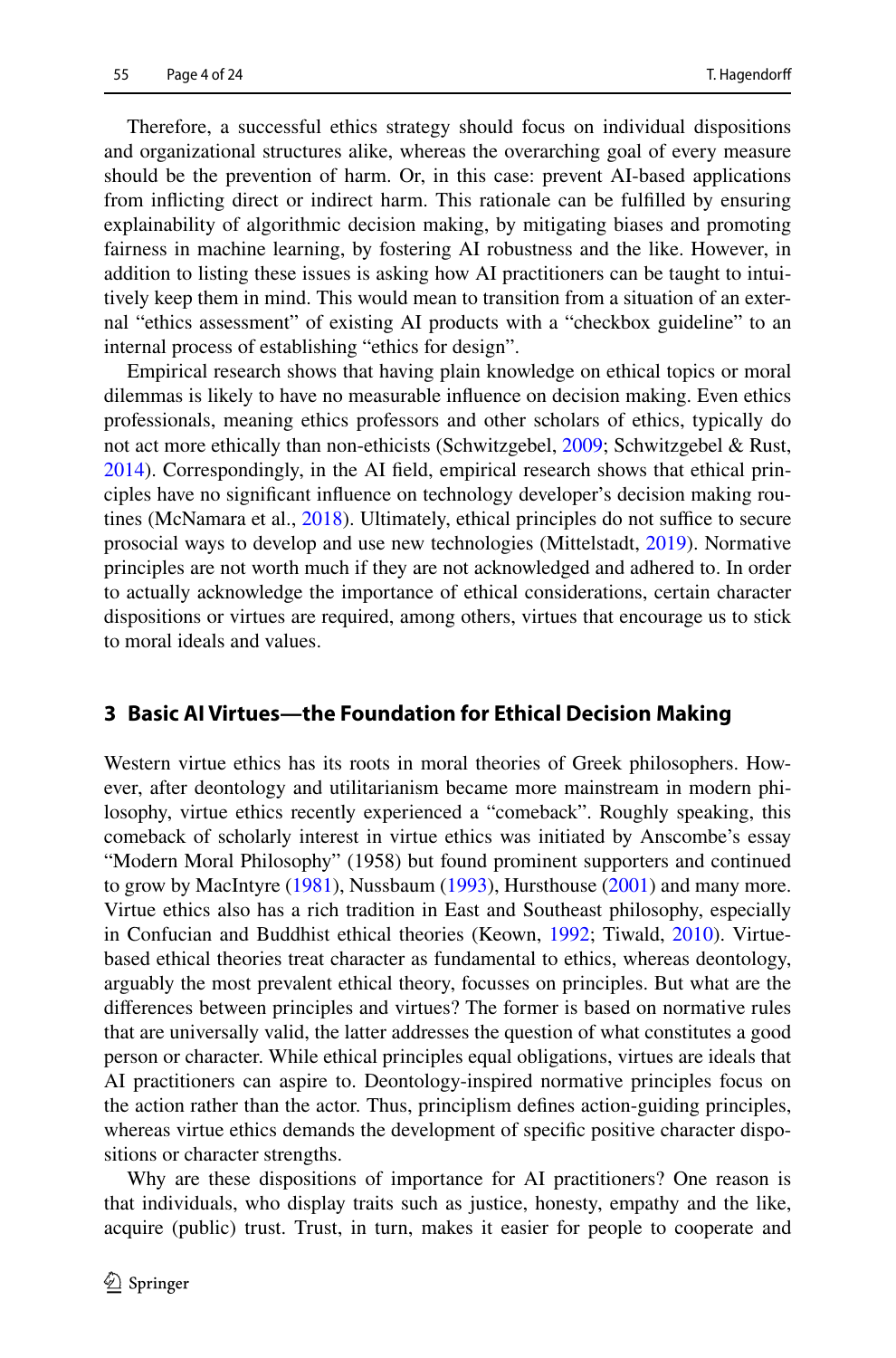work together, it creates a sense of community and it makes social interactions more predictable (Schneier, [2012](#page-22-11)). Acquiring and maintaining the trust of other players in the AI feld, but also the trust of the general public, can be a prerequisite for providing AI products and services. After all, intrinsically motivated actions are more trustworthy in comparison to those which are simply the product of extrinsically motivated rule following behavior (Meara et al., [1996](#page-22-12)).

One has to admit that a lot of ongoing AI basic research or very specifc, small AI applications have such weak ethical implications that virtues or ethical values have no relevance at all. But AI applications that involve personal data, that are part of human–computer interaction or that are used on a grand scale clearly have ethical implications that can be addressed by virtue ethics. In the theoretical process of transitioning from an "uncultivated" to a morally habituated state, "technomoral virtues" like civility, courage, humility, magnanimity and others can be fostered and acquired (Vallor, [2016](#page-23-5); Harris 2008a; Kohen et al., [2019](#page-21-12); Gambelin, [2020;](#page-20-8) Sison et al., [2017;](#page-22-13) Neubert, [2017;](#page-22-14) Harris 2008b; Ratti & Stapleford, [2021](#page-22-15)). In philosophy, virtue ethics traditionally comprises cardinal virtues, namely fortitude, justice, prudence and moderation. Further, a list of six broad virtues that can be distilled from religious texts, oaths and other virtue inventories was put together by Peterson and Seligman [\(2004](#page-22-16)), whereas the virtues are wisdom, courage, humanity, justice, temperance and transcendence. Furthermore, in her famous book "Technology and the Virtues", Vallor [\(2016](#page-23-5), [2021](#page-23-6)) identifed twelve technomoral virtues, namely honesty, self-control, humility, justice, courage, empathy, care, civility, fexibility, perspective, magnanimity and wisdom. The selection was criticized in secondary literature (Howard, [2018](#page-21-13); Vallor, [2018](#page-23-7)) but remains arguably the most important virtue-based approach in ethics of technology. In the more specifc context of AI applications, however, one has to sort out those virtues that are particularly important in the feld of AI ethics. Here, existing literature and preliminary works are spare (Constantinescu et al., [2021;](#page-20-9) Neubert & Montañez, [2020](#page-22-17)).

Based on patterns and regularities of the ongoing discussion on AI ethics, an ethics strategy that is based on virtues would constitute four basic AI virtues, where each virtue corresponds to a set of principles (see Table [1\)](#page-5-0). The basic AI virtues are justice, honesty, responsibility and care. But how exactly can these virtues be derived from AI ethics principles? Why do exactly these four virtues suffice? When consulting meta-studies on AI ethics guidelines that stem from the sciences, industry, as well as governments (Fjeld et al., [2020;](#page-20-10) Hagendorff, [2020](#page-21-0); Jobin et al., [2019\)](#page-21-1), it becomes clear that AI ethics norms comprise a certain set of reoccurring principles. The mentioned meta-studies on AI ethics guidelines list these principles hierarchically, starting with the most frequently mentioned principles (fairness, transparency, accountability, etc.) and ending at principles that are mentioned rather seldom, but nevertheless repeatedly (sustainability, diversity, social cohesion etc.). When sifting through all these principles, one can, by using a reductionist approach and clustering them into groups, distill four basic virtues that cover all of them (see Fig. [1\)](#page-7-0). The decisive question for the selection of the four basic AI virtues was: Does virtue *A* describe character dispositions that, when internalized by AI practitioners, will intrinsically motivate them to act in a way that "automatically" ensures or makes it more likely that the outcomes of their actions, among others, result in technological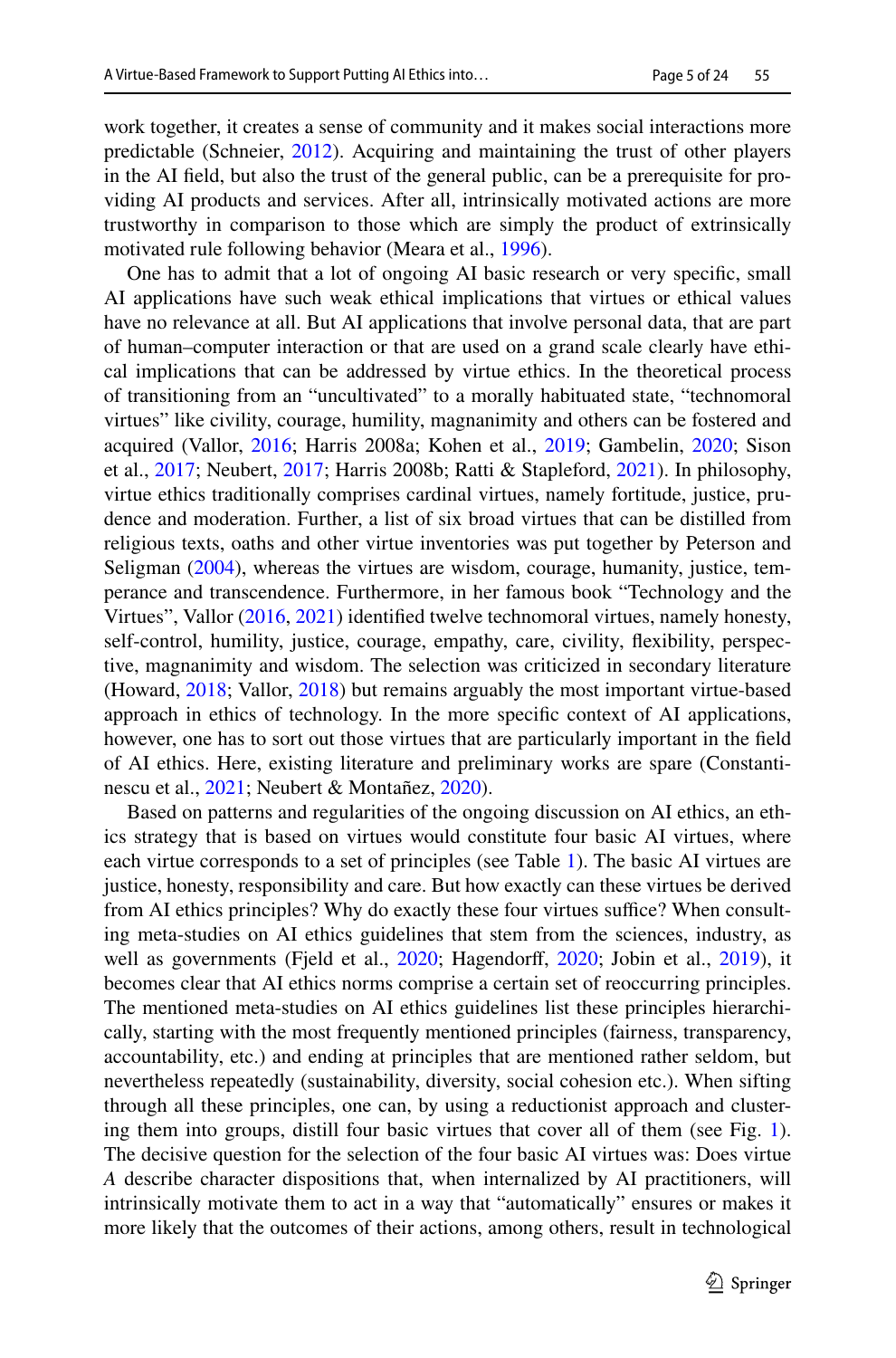| Basic AI virtues Explanation<br>Justice |                                                                                                                                                                                                                                                                                                                                                                                                                                                                                                                                                                                                                                                                                                                                                                                                                                                                       |                                                                                                                                                      |
|-----------------------------------------|-----------------------------------------------------------------------------------------------------------------------------------------------------------------------------------------------------------------------------------------------------------------------------------------------------------------------------------------------------------------------------------------------------------------------------------------------------------------------------------------------------------------------------------------------------------------------------------------------------------------------------------------------------------------------------------------------------------------------------------------------------------------------------------------------------------------------------------------------------------------------|------------------------------------------------------------------------------------------------------------------------------------------------------|
|                                         |                                                                                                                                                                                                                                                                                                                                                                                                                                                                                                                                                                                                                                                                                                                                                                                                                                                                       | Corresponding principles                                                                                                                             |
|                                         | AI practitioners. Here, justice as a virtue could not just underpin motiva-<br>AI techniques only in those societal contexts where it is fair to apply<br>them. Eventually, justice affects algorithmic non-discrimination and bias<br>mitigation in data sets as well as efforts to avoid social exclusion, foster<br>tions to develop fair machine learning algorithms, but also efforts to use<br>mathematical terms, not with regard to actual character dispositions of<br>they refrain from having any prejudice or favoritism towards individu-<br>als based on their intrinsic or acquired traits in the context of decision<br>prioritized the most. However, it is hitherto operationalized mainly in<br>A strong sense of justice enables individuals to act fairly, meaning that<br>making. In AI ethics, justice is the one moral value that seems to be | Algorithmic fairness, non-discrimination, bias mitigation, inclusion, equal-<br>ity, diversity                                                       |
| AI research<br>Honesty                  | ethical issues. It fosters not only organizational transparency, meaning to<br>ing AI development. It also promotes the willingness to provide explain-<br>and development, allowing for collective learning processes<br>provide information about financial or personnel related aspects regard-<br>ability or technical transparency regarding AI applications, for instance<br>honesty enables to acknowledge errors and mistakes that were made in<br>subject to, methods to find out how labels were defined etc. Moreover,<br>Honesty is at the core of fulfilling a set of very important AI specific<br>by disclosing origins of training data, quality checks the data were                                                                                                                                                                                 | Organizational transparency, openness, explainability, interpretability, tech-<br>nological disclosure, open source, acknowledge errors and mistakes |

<span id="page-5-0"></span> $\underline{\textcircled{\tiny 2}}$  Springer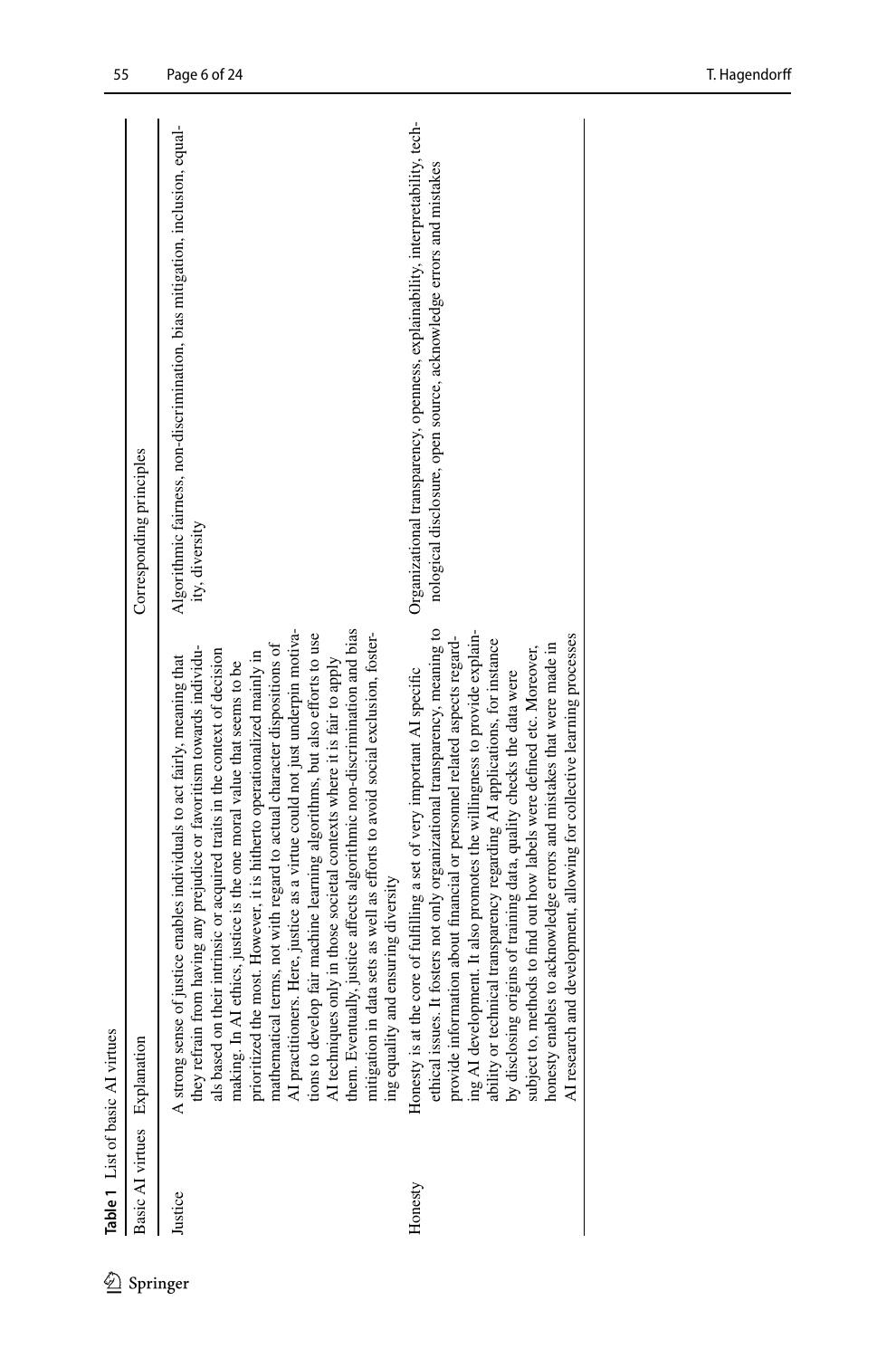| Table 1 (continued)          |                                                                                                                                                                                                                                                                                                                                                                                                                                                                                                                                                                                                                                                                                                                                                                                                                                                                                      |                                                                                                                                                                                                                             |
|------------------------------|--------------------------------------------------------------------------------------------------------------------------------------------------------------------------------------------------------------------------------------------------------------------------------------------------------------------------------------------------------------------------------------------------------------------------------------------------------------------------------------------------------------------------------------------------------------------------------------------------------------------------------------------------------------------------------------------------------------------------------------------------------------------------------------------------------------------------------------------------------------------------------------|-----------------------------------------------------------------------------------------------------------------------------------------------------------------------------------------------------------------------------|
| Basic AI virtues Explanation |                                                                                                                                                                                                                                                                                                                                                                                                                                                                                                                                                                                                                                                                                                                                                                                                                                                                                      | Corresponding principles                                                                                                                                                                                                    |
| Responsibility               | For the AI sector, responsibility is of great importance and stands in place<br>themselves from moral obligations, possibly leading to breeding grounds<br>liable for what they are doing, opposing negative effects of a diffusion of<br>technological as well as social networks can cause individuals to detach<br>is a counterweight to that since it leads professionals to actually feeling<br>the assignment of wrongdoing. Diffusions of responsibility in complex<br>and their outcomes. This is particularly relevant since AI technology's<br>of a host of other positive character dispositions. Mainly, responsibil-<br>ity builds the precondition for feeling accountable for AI technologies<br>for unethical behavior. Responsibility, seen as a character disposition,<br>inherent complexity leads to responsibility diffusions that exacerbate<br>responsibility | Responsibility, liability, accountability, replicability, legality, accuracy,<br>considering (long-term) technological consequences                                                                                         |
| Care                         | tion for taking the perspective of others and understanding their feelings<br>and experiences. This way, care and empathy facilitate prosocial behav-<br>id the like. Care can be seen as being the driving force of the<br>ior and, on the other hand, discourage individuals from doing harm. In<br>AI ethics, care builds the bedrock for motivating professionals to avoid<br>has a strong connection to empathy, which is the precondi-<br>foster sustainability, solidarity, social cohesion, common good, peace,<br>Care means to develop a sense for others' needs and the will to address<br>AI applications from causing direct or indirect harm, ensuring safety,<br>motivate AI practitioners to design AI applications in a way that they<br>security, but also privacy preserving techniques. Moreover, care can<br>beneficial AI movement<br>them. Care<br>freedom ar | Non-maleficence, harm, security, safety, privacy, protection, precaution,<br>good, solidarity, social cohesion, freedom, autonomy, liberty, consent<br>hidden costs, beneficence, well-being, sustainability, peace, common |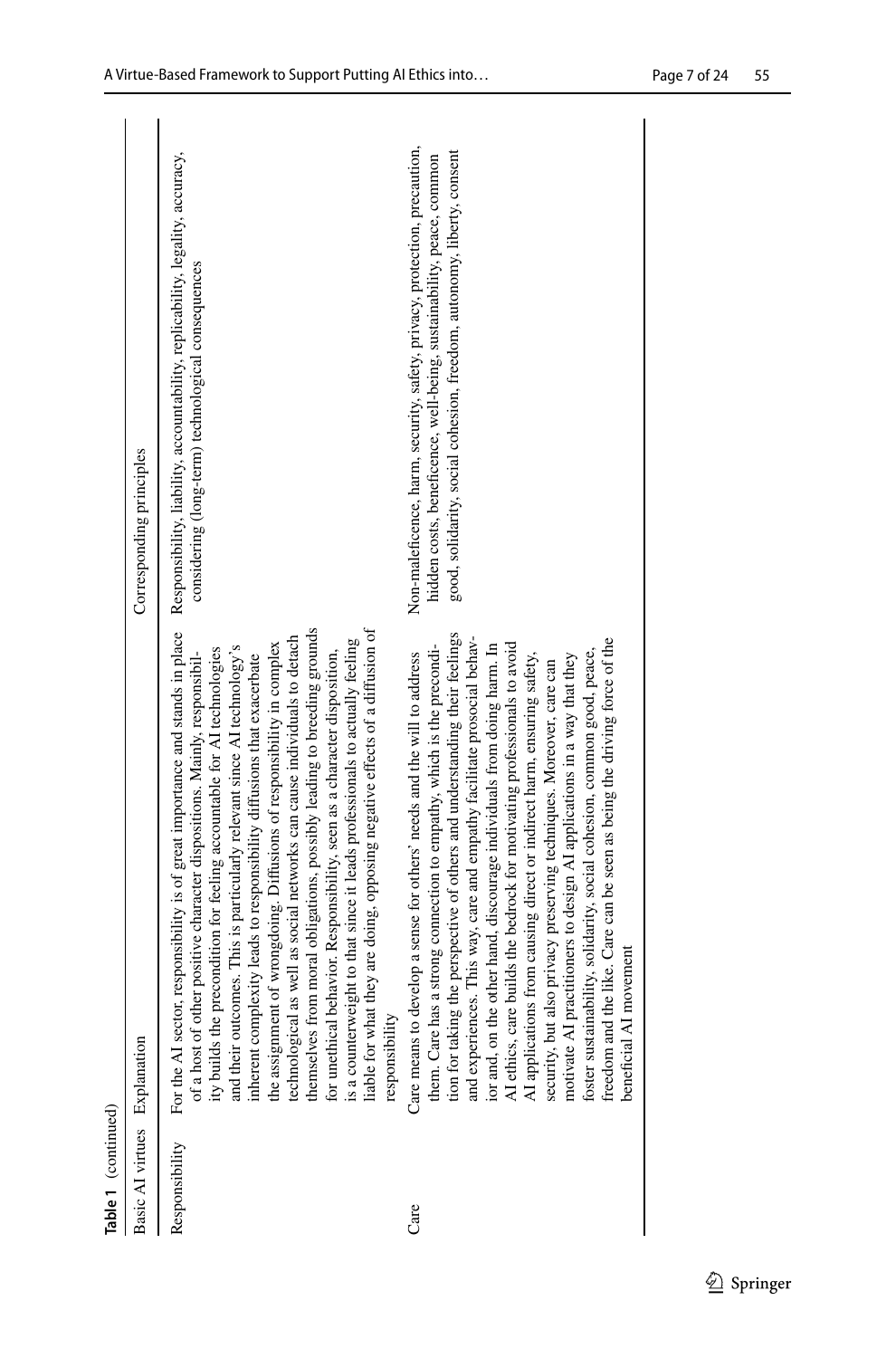

<span id="page-7-0"></span>**Fig. 1** Using meta-studies on AI ethics guidelines as sources to distill four basic AI virtues

artefacts that meet the requirements that principle *X* specifes? Or, in short, does virtue *A* translate into behavior that is likely to result in an outcome that corresponds to the requirements of principle *X*? This question had to be applied for every principle that was derived from the meta-studies, testing by how many diferent virtues they can be covered. Ultimately, this process resulted in only four distinct virtues.

To name some examples: The principle of algorithmic fairness corresponds to the virtue of justice. A just person will "automatically" be motivated to contribute to machine outputs that do not discriminate against groups of people, independently of external factors and guideline rules. The principle of transparency, as a second example, corresponds to the virtue of honesty, because an honest person will "automatically" be inclined to be open about mistakes, to not hide technical shortcomings, to make research outcomes accessible and explainable. The principle of safe AI would be a third example. Here, the virtue of care will move professionals to act in a manner that they do not only acknowledge the importance of safety and harm avoidance, but also act accordingly. Ultimately, the transition happens between deontological rules, principles or universal norms on the one hand and virtues, intrinsic motives or character dispositions on the other hand. Nevertheless, both felds are connected by the same objective, namely to come up with trustworthy, human-centered, benefcial AI applications. Just the means to reach this objective are diferent.

As said before, the four basic AI virtues cover all common principles of AI ethics as described in prior discourses (Fjeld et al., [2020;](#page-20-10) Floridi et al., [2018;](#page-20-5) Hagendorff, [2020](#page-21-0); Jobin et al., [2019;](#page-21-1) Morley et al., [2020\)](#page-22-1). They are the precondition for putting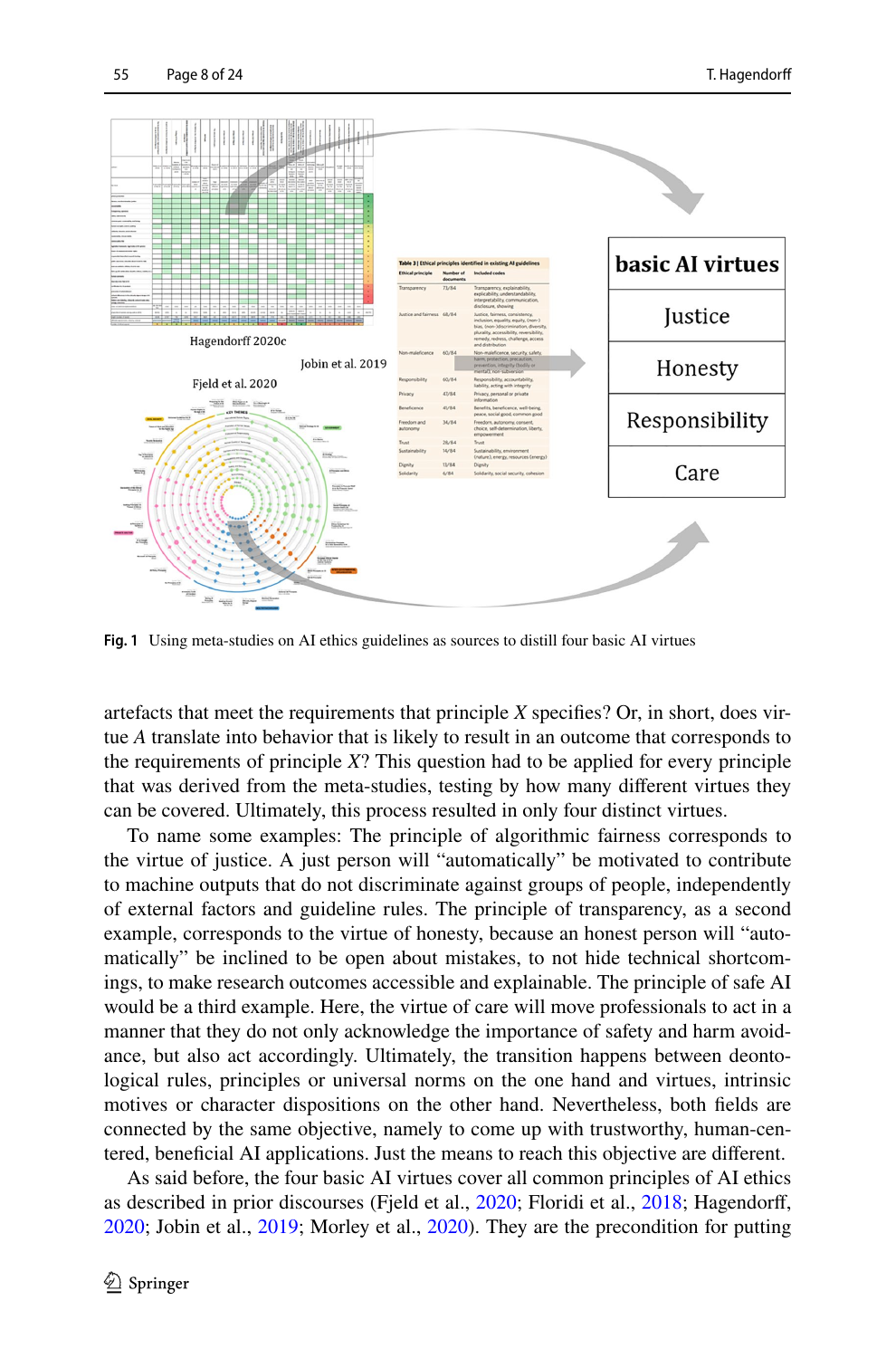principles into practice by representing diferent motivational settings for steering decision making processes in AI research and development in the right direction. But stipulating those four basic AI virtues is not enough. Tackling ethics problems in practice also needs second-order virtues that enable professionals to deal with "bounded ethicality".

# **4 Second‑Order AI Virtues—a Response to Bounded Ethicality**

When using a simple ethical theory, one can assume that individuals go through three phases. First, individuals perceive that they are confronted with a moral decision they have to make. Secondly, they refect on ethical principles and come up with a moral judgment. And fnally, they act accordingly to these judgments and therefore act morally. But individuals do not actually behave this way. In fact, moral judgments are in most cases not infuenced by moral reasoning (Haidt, [2001\)](#page-21-14). Moral judgments are done intuitively, and moral reasoning is used in hindsight to justify one's initial reaction. In short, typically, moral action precedes moral judgment. This leads to consequences for AI ethics. It shows that parts of current ethics initiatives can be reduced to plain "justifcations" for the status quo of technology development—or at least they are adopted to it. For instance, the most commonly stressed AI ethics principles are fairness, accountability, explainability, transparency, privacy and safety (Hagendorf, [2020\)](#page-21-0). However, these are issues for which a lot of technical solutions already exist and where a lot of research is done anyhow. Hence, AI ethics initiatives are simply reaffirming existing practices. On a macro level, this stands in correspondence with the aforementioned fact that moral judgments do not determine, but rather follow or explain prior decision making processes.

Although explicit ethics training may improve AI practitioners' intellectual understanding of ethics itself, there are many limitations restricting ethical decision making in practice, no matter how comprehensive one's knowledge on ethical theories is. Many reasons for unethical behavior are resulting from environmental infuences on human behavior and limitations through bounded rationality or, to be more precise, "bounded ethicality" (Bazerman & Tenbrunsel, [2011](#page-19-1); Tenbrunsel & Messick, [2004](#page-22-18)). Bounded ethicality is an umbrella term that is used in moral psychology to name environmental as well as intrapersonal factors that can thwart ethical decision making in practice. Hence, in order to address bounded ethicality, AI ethics programs are in need of specifc virtues, namely virtues that help to "debias" ethical decision making in order to overcome bounded ethicality.

The frst step to successively dissolve bounded ethicality is to inform AI practitioners not about the importance of machine biases, but psychological biases as well as situational forces. Here, two second-order virtues come into play, namely prudence and fortitude (see Table [2](#page-9-0)). In Aristotelian virtue ethics, prudence (or phrónēsis) guides the enactment of individual virtues in unique moral situations, meaning that a person can intelligently express virtuous behavior (Aristotle et al., [2012](#page-19-2)). As a unifying intellectual virtue, prudence also gains center stage in modern virtue-based approaches to engineering ethics (Frigo et al., [2021](#page-20-11)). In this paper, prudence plays a similar role and is used in combination with another virtue, namely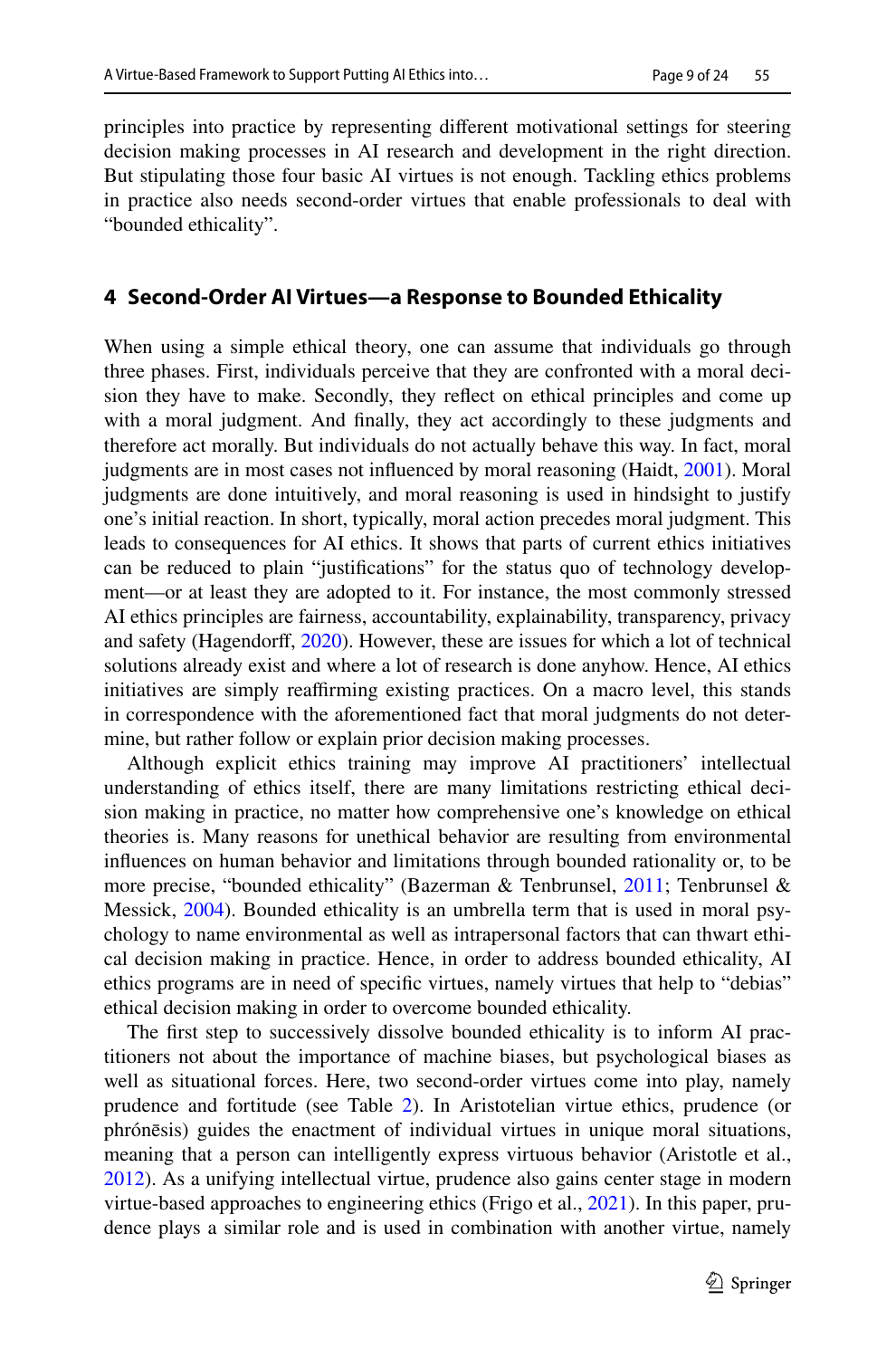| AI virtues | Explanation                                                                                                                                                                                                                                                                                                                                                                                                                                                                                                                                                                                                                                | Bounded ethicality                                                                                                                |
|------------|--------------------------------------------------------------------------------------------------------------------------------------------------------------------------------------------------------------------------------------------------------------------------------------------------------------------------------------------------------------------------------------------------------------------------------------------------------------------------------------------------------------------------------------------------------------------------------------------------------------------------------------------|-----------------------------------------------------------------------------------------------------------------------------------|
| Prudence   | Prudence means practical wisdom.<br>In some philosophical theories, it<br>represents the ability to gauge and<br>reconcile complex and often com-<br>peting values and requirements.<br>Here, it stands for a high degree of<br>self-understanding, for the ability<br>to identify effects of bounded<br>ethicality on one's own behavior as<br>well as for the sincerity to acknowl-<br>edge one's own vulnerability to<br>unconscious cognitive biases. Pru-<br>dence is the counterweight to the<br>common limitations of the human<br>mind, to the hidden psychological<br>forces that impair ethical reasoning<br>and decision making | System 1 thinking, implicit biases, in-group favor-<br>itism, self-serving biases, value-action gaps,<br>moral disengagement, etc |
| Fortitude  | Fortitude means idealism or the will<br>to stick to moral ideals and moral<br>responsibilities, potentially against<br>all odds. For the AI sector, this<br>means that researchers and manag-<br>ers acquire the courage to speak<br>up when they come across moral<br>issues. This may sound obvious,<br>but in light of powerful situational<br>forces, peer influences or authori-<br>ties, speaking up and truly acting in<br>accordance to one's own convic-<br>tions can become very difficult.<br>Fortitude helps to overcome these<br>difficulties                                                                                 | Situational forces, peer influences, authorities, etc.                                                                            |

#### <span id="page-9-0"></span>**Table 2** List of second-order AI virtues

fortitude. While both virtues may help to overcome bounded ethicality, they are at the same time enablers for living up to the basic virtues. Individual psychological biases as well as situational forces can get in the way of acting justly, honestly, responsibly or caringly. Prudence and fortitude are the answers to the many forces that may restrict basic AI virtues, where prudence is aiming primarily at individual factors, while fortitude addresses supra-individual issues that can impair ethical decision making in AI research and development.

In the following, a selection of some of the major factors of bounded ethicality that can be tackled by prudence shall be described. This selection is neither exhaustive nor does it go into much detail. However, it is meant to be a practical overview that can set the scene for more in-depth subsequent analyses.

Clearly, the most obvious factors of bounded ethicality are psychological biases (Cain & Detsky, [2008](#page-20-12)). It is common that people's frst and often only reaction to moral problems is emotional. Or, in other words, taking up dual-process theory,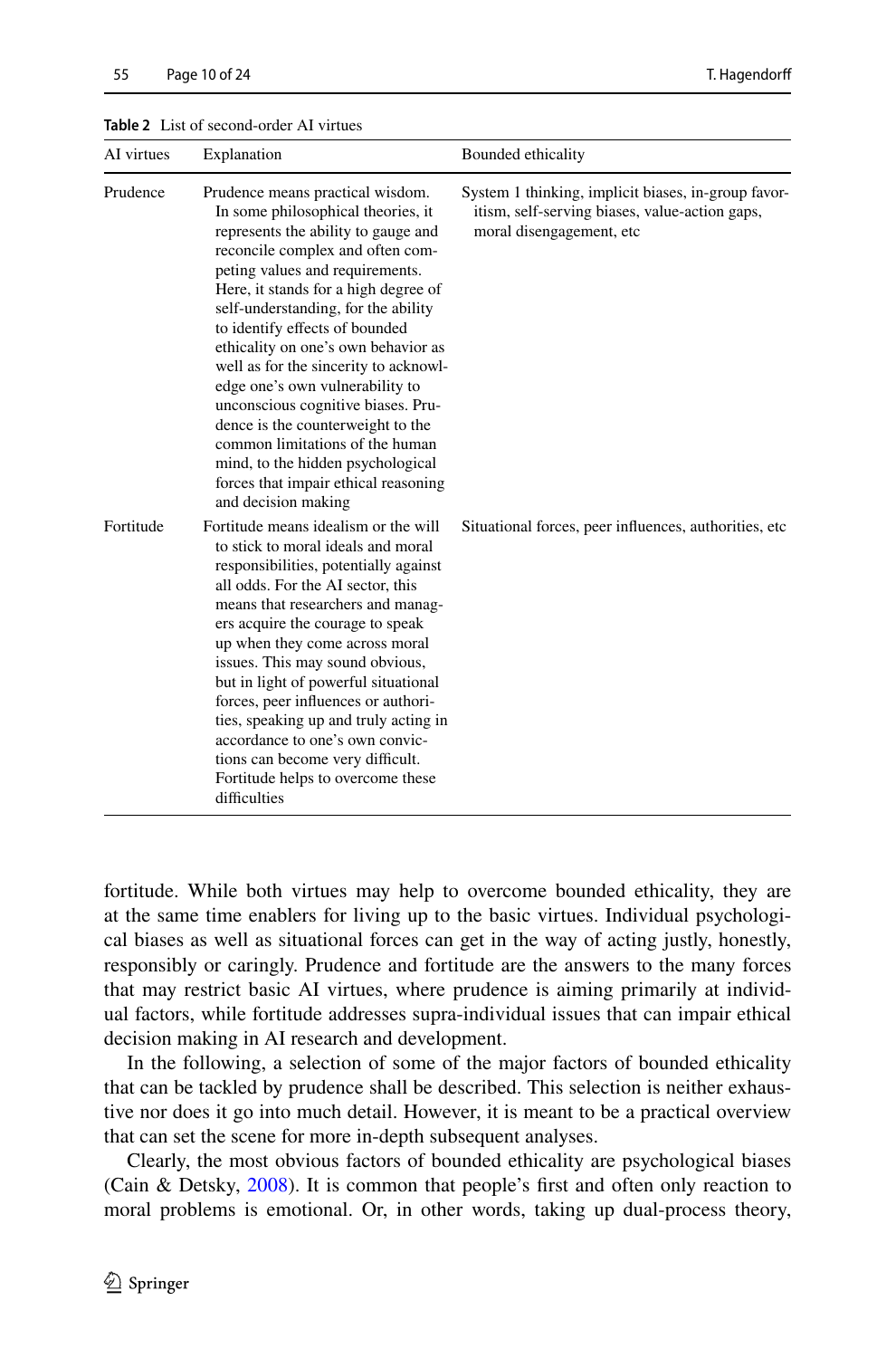their reaction follows *system 1 thinking* (Kahneman, [2012](#page-21-15); Tversky & Kahneman, [1974](#page-23-8)), meaning an intuitive, implicit, efortless, automatic mode of mental information processing. System 1 thinking predominates everyday decisions. System 2, on the other hand, is a conscious, logical, less error-prone, but slow and efortful mode of thinking. Although many decision making routines would require system 2 thinking, individuals often lack the energy to switch from system 1 to system 2. Ethical decision making needs cognitive energy (Mead et al., [2009\)](#page-22-19). This is why prudence is such an important virtue, since it helps AI practitioners to transition from system 1 to system 2 thinking in ethical problems. This is not to say that the dual-process theory is without criticism. Recently, cognitive scientists have challenged its validity (Grayot, [2020](#page-20-13)), even though they did not abandon it in toto. It still remains a scientifcally sound heuristic in moral psychology. Thus, system 2 thinking remains strikingly close to critical ethical thinking, although it does obviously not necessarily result in it (Bonnefon, [2018](#page-20-14)).

The transition from system 1 to system 2 thinking in ethical problems can also be useful for mitigating another powerful psychological force, namely *implicit biases* (Banaji & Greenwald,  $2013$ ), that can impair at least two basic AI virtues, namely justice and care. Individuals have implicit associations, also called "ordinary prejudices", that lead them to classify, categorize and perceive their social surroundings with accordance to prejudices and stereotypes. This efect is so strong that even individuals who are absolutely sure to not be hostile towards minority groups actually are exactly that. The reason for that lies in the fact that people succumb to subconscious biases that refect culturally established stereotypes or discrimination patterns. Hence, unintentional discrimination cannot be unlearned without changing culture, the media, the extent of exposure to people from minorities and the like. Evidently, this task cannot be fulflled by the AI sector. Nevertheless, implicit biases can be tackled by increasing workforce diversity in AI frms and by using prudence as a virtue to accept the irrefutable existence and problematic nature of implicit biases as well as their infuence on justice in the frst place.

Another important bias that can compromise basic AI virtues and that can at the same time be overcome by prudence is *in-group favoritism* (Efferson et al., [2008\)](#page-20-15). This bias causes people to sympathize with others who share their culture, organization, gender, skin color, etc. For AI practitioners, this means that AI applications which have negative side-efects on outgroups, for instance the livelihoods of click-workers in South-east Asia (Graham et al., [2017](#page-20-16)), are rated less ethically problematic than AI applications that would have similar consequences for in-groups. Moreover, the current gender imbalance in the AI feld might be prolonged by in-group favoritism in human resource management. In-group favoritism mainly stifes character dispositions like justice and care. Prudence, on the other hand, is apt to work against in-group favoritism by recognizing artifcial group constructions as well as defnitions of who counts as "we" and who as "others", bolstering not only fair decision making, but also abilities to empathize with "distant" individuals.

One further and important efect of bounded ethicality that can impair the realization of the basic AI virtues is *self-serving biases*. These biases cause revisionist impulses in humans, helping to downplay or deny past unethical actions while memorizing ethical ones, resulting in a self-concept that depicts oneself as ethical.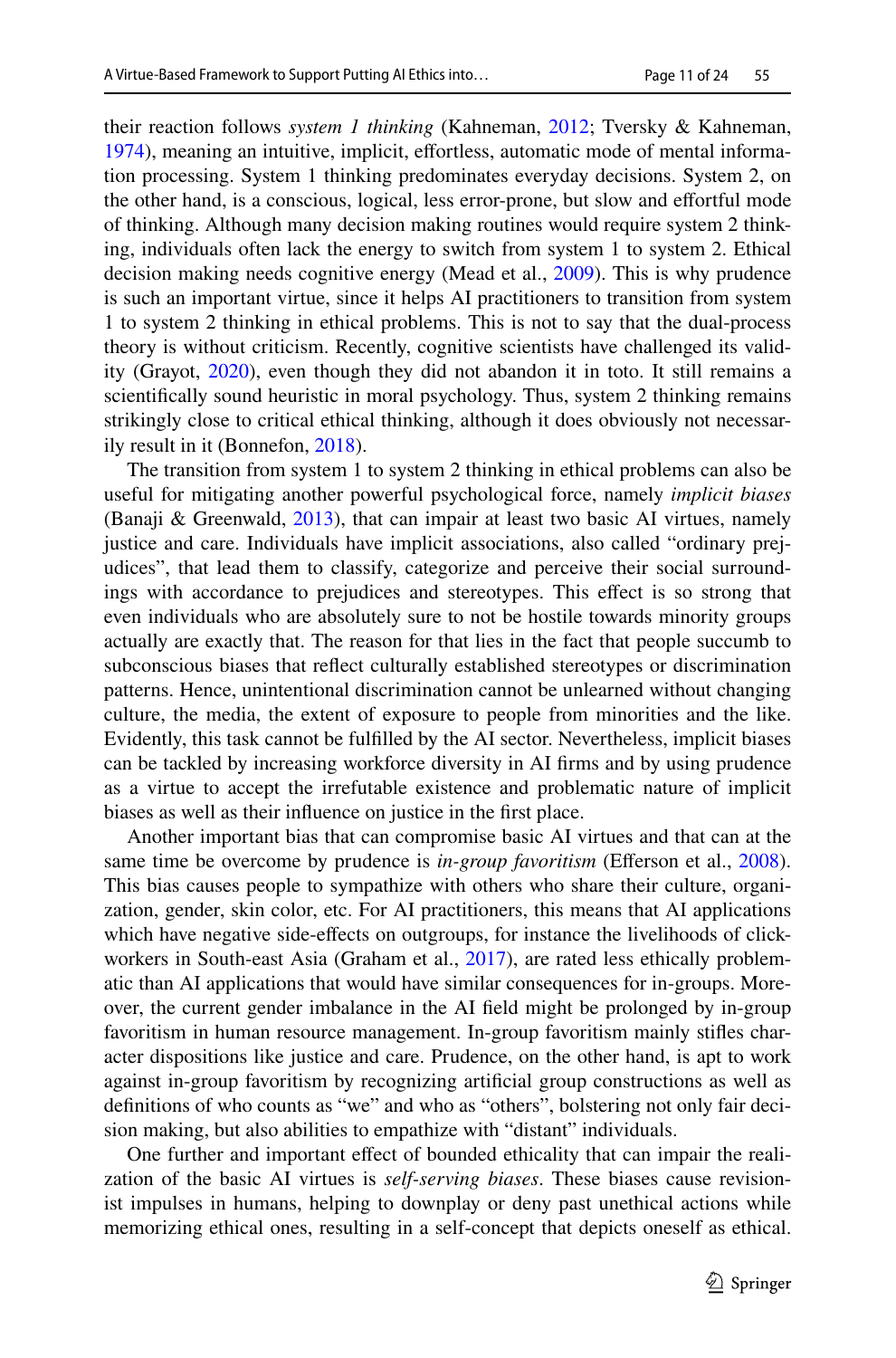When one asks individuals to rate how ethical they think they are on a scale of 0 to 100 related to other individuals, the majority of them will give themselves a score of more than 50 (Epley & Dunning,  $2000$ ). The same holds true when people are asked to assess the organization they are a part of in relation to other organizations. Average scores are higher than 50, although actually the average score would have to be 50. What one can learn from this is that generally speaking, people overestimate their ethicality. Moreover, self-serving biases cause people to blame other people when things go wrong, but to view successes as being one's own achievement. Others are to blame for ethical problems, depicting the problems as being outside of one's own control. In the AI sector, self-serving biases can come into play when attributing errors or inaccuracies in applications as being the result of others, when reacting dismissive to critical feedback or feelings of concern, etc. Moreover, not overcoming self-serving biases by prudence can mean to act unjustly and dishonestly, further compromising basic AI virtues.

*Value-action gaps* are another efect of bounded ethicality revealed by empirical studies in moral psychology (Godin et al., [2005;](#page-20-18) Jansen & Glinow, [1985](#page-21-16)). Valueaction gaps occur in the discrepancy between people's self-concepts or moral values and their actual behavior. In short, the gaps mark the distance between what people say and what people do. Prudence, on the other hand, can help to identify that distance. In the AI feld, value-action gaps can occur on an organizational level, for instance by using lots of ethics-related terms in corporate reports and press releases while actually being involved in unethical businesses practices, lawsuits, fraud, etc. (Loughran et al., [2009\)](#page-21-17). Especially the AI sector is often accused of ethics-washing, hence of talking much about ethics, but not acting accordingly (Hao, [2019\)](#page-21-18). Likewise, value-action gaps can occur on an individual level, for instance by holding AI safety or data security issues in high esteem while actually accepting improper quality assurance or rushed development and therefore provoking technical vulnerabilities in machine learning models. Akin to value-action gaps are behavioral forecasting errors (Diekmann et al., [2003\)](#page-20-19). Here, people tend to believe that they will act ethically in a given situation *X*, while when situation *X* actually occurs, they do not behave accordingly (Woodzicka & LaFrance, [2001](#page-23-9)). They underestimate the extent to which they will indeed stick to their ideals and intentions. All these efects can interfere negatively with basic AI virtues, mostly with care, honesty and justice. This is why prudence with regard to value-action gaps is of great importance.

The concept of *moral disengagement* is another important factor in bounded ethical decision making (Bandura, [1999\)](#page-19-4). Techniques of moral disengagement allow individuals to selectively turn their moral concerns on and off. In many day-to-day decisions, people act contrary to their own ethical standards, but without feeling bad about it or having a guilty conscience. The main techniques in moral disengagement processes comprise justifcations, where wrongdoing is justifed as means to a higher end; changes in one's defnition about what is ethical; euphemistic labels, where individuals detach themselves from problematic action contexts by using linguistic distancing mechanisms; denial of being personally responsible for particular outcomes, where responsibility is attributed to a larger group of people; the use of comparisons, where own wrongdoings are relativized by pointing at other contexts of wrongdoings or the avoidance of certain information that refers to negative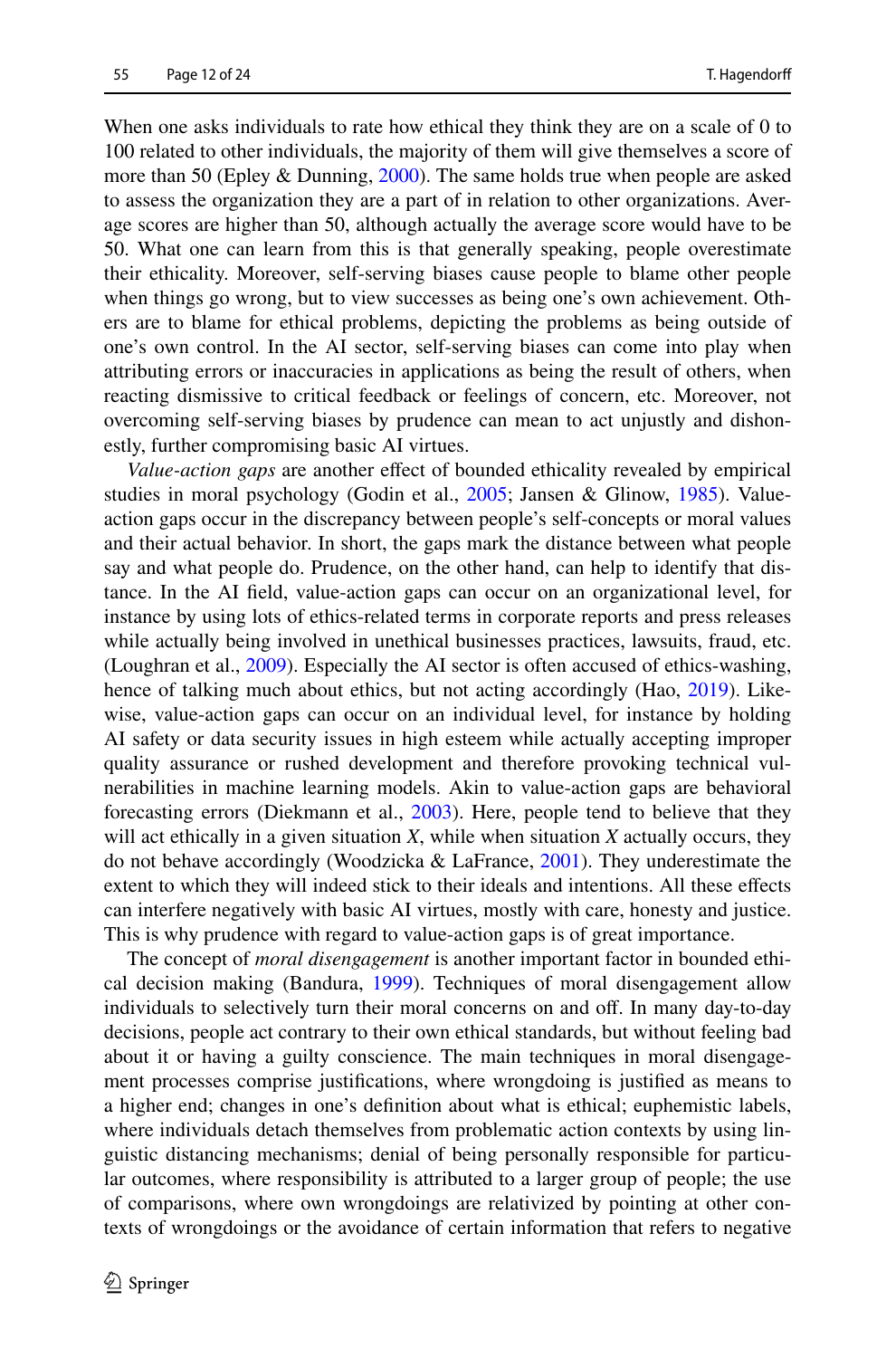consequences of one's own behavior. Again, prudence can help to identify cases of moral disengagement in the AI feld and act as a response to it. Addressing moral disengagement with prudence can be a requirement to live up to all basic AI virtues.

In the following, a selection of some of the major factors of bounded ethicality that can be tackled by fortitude shall be described. Here, supra-individual issues that can impair ethical decision making in AI research and development are addressed. Certainly, one of the most relevant factors one has to discuss in this context are *situational forces*. Numerous empirical studies in moral psychology have shown that situational forces can have a massive impact on moral behavior (Isen & Levin,  $1972$ ; Latané & Darley, [1968;](#page-21-20) Williams & Bargh, [2008\)](#page-23-10). Situational forces can range from specific influences like the noise of a lawnmower that significantly affects helping behavior (Mathews & Canon, [1975\)](#page-22-20) to more relevant factors like competitive orientations, time constraints, tiredness, stress, etc., which are likely to alter or overwrite ethical concerns (Cave & ÓhÉigeartaigh, [2018](#page-20-20); Darley & Batson, [1973;](#page-20-21) Kouchaki & Smith, [2014](#page-21-21)). Especially fnancial incentives have a signifcant infuence on ethical behavior. In environments that are structured by economic imperatives, decisions that clearly have an ethical dimension can be reframed as pure business decisions. All in all, money has manifold detrimental consequences for decision making since it leads to decisions that are proven to be less social, less ethical or less cooperative (Gino & Mogilner, [2014](#page-20-22); Gino & Pierce, [2009;](#page-20-23) Kouchaki et al., [2013;](#page-21-22) Palazzo et al., [2012](#page-22-21); Vohs et al., [2006\)](#page-23-11). Ultimately, various fnance law obligations or monetary factual constraints that a company's management has to comply to can confict with or overwrite AI virtues. Especially in contexts like this, virtue ethics can signifcantly be pushed into the background, although the perceived constraints lead to immoral outcomes. In short, situational forces can have negative impacts on unfolding all four basic AI virtues, namely justice, honesty, responsibility and care. In general, critics of virtue ethics have pointed out that moral behavior is not determined by character traits, but social contexts and concrete situations (Kupperman, [2001](#page-21-23)). However, situationist accounts are in fact entirely compatible with virtue ethics since it provides particular virtues like fortitude that are intended to counteract situational forces (and that can explain why some individuals deviate from expected behavior in classical psychological experiments like the Milgram experiment (Milgram, [1963\)](#page-22-22)). Fortitude is supposed to help to counteract situational pressure, allowing the mentioned basic virtues to fourish.

Similar to and often not clearly distinguishable from situational forces are *peer infuences* (Asch, [1951,](#page-19-5) [1956](#page-19-6)). Individuals want to follow the crowd, adapt their behavior to that of their peers and act similarly to them. This is also called conformity bias. Conformity biases can become a problem for two reasons: First, group norms can possess unethical traits, leading for instance to a collective acceptance of harm. Second, the reliance on group norms and the associated effects of conformity bias induces a suppression of own ethical judgments. In other words, if one individual starts to misbehave, for instance by cheating, others follow suit (Gino et al., [2009](#page-20-24)). A similar problem occurs with *authorities* (Milgram, [1963](#page-22-22)). Humans have an internal tendency for being obedient to authorities. This willingness to please authorities can have positive consequences when executives act ethically themselves. If this is not the case, the opposite becomes true. For AI ethics, this means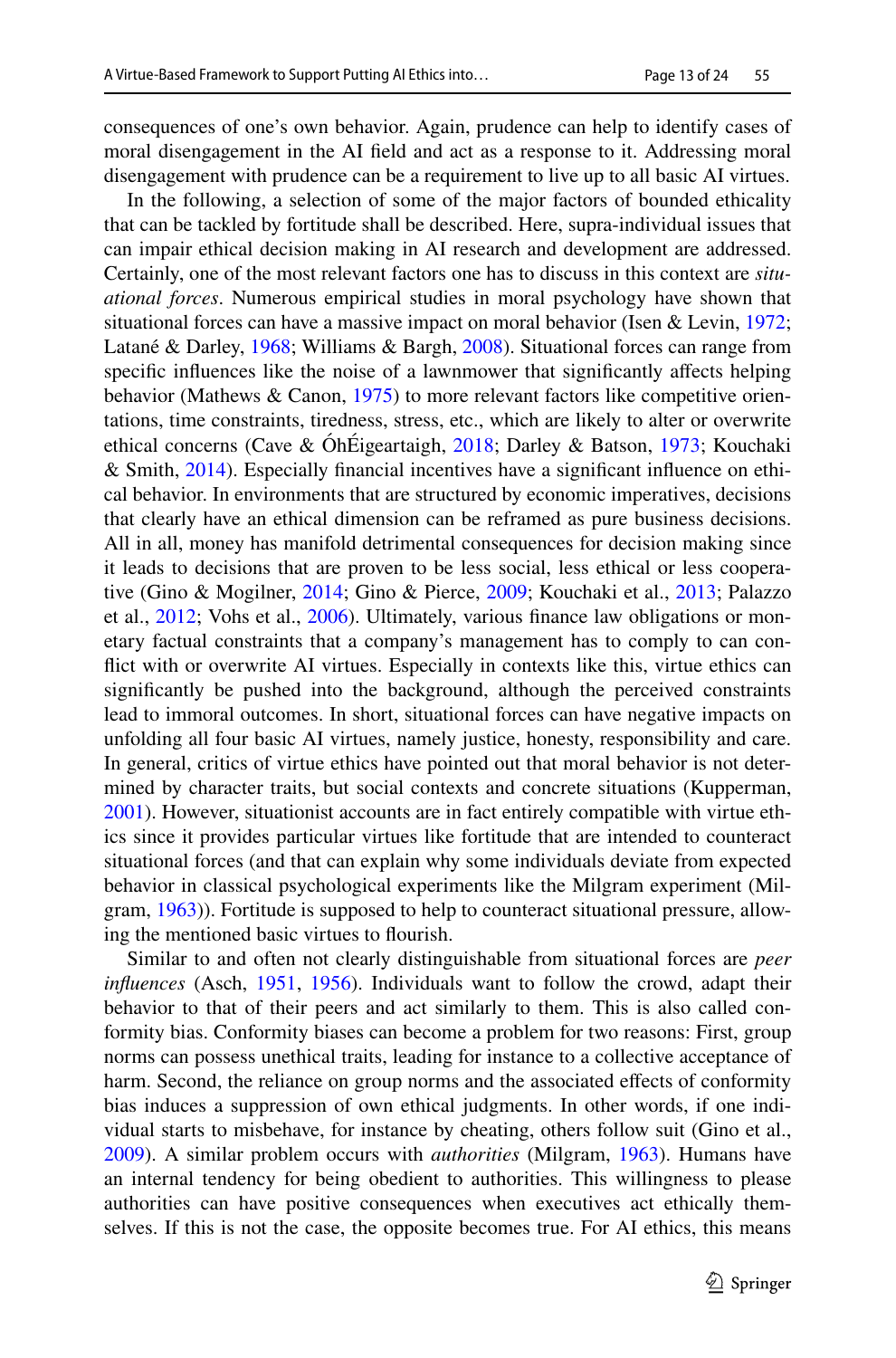that social norms that tacitly emerge from AI practitioner's behavioral routines as well as managerial decisions can both bolster ethical as well as unethical working cultures. In the case of the latter, the decisive factor is the way individuals respond to inner normative conficts with their surroundings. Do they act in conformity and obedience even if it means to violate basic AI virtues? Or do they stick to their dispositions and deviate from detrimental social norms or orders? Fortitude, one of the two second-order virtues, can ensure the appropriate mental strength to stick to the right intentions and behavior, be it in cases where everyone disobeys a certain law but oneself does not want to join in, where managerial orders instruct to bring a risky product to the market as fast as possible but oneself insists on piloting it before release or where under extreme time pressure one insists on devoting time to understand and analyze training data sets.

# **5 Ethics Training—AI Virtues Come into Being**

In traditional virtue ethics concepts, virtues emerge from habitual, repeated and gradually refned practice of right and prudent actions (Aristotle et al., [2012\)](#page-19-2). At frst, specifc virtues are encouraged and practiced by performing acts that are inspired by "noble" human role-models and that resemble other patterns, narratives or social models of the virtue in question. Later, virtues are refned by taking the particularity of given situations into account. Regarding AI virtues, the proceeding is not much different (Bezuidenhout  $\&$  Ratti, [2021](#page-19-7)). However, cultivating basic and second-order AI virtues means achieving virtuous practice embedded in a specifc organizational and cultural context. A virtuous practice requires some sort of moral self-cultivation that encompasses the acquirement of motivations or the will to take action, knowledge on ethical issues, skills to identify them and moral reasoning to make the right moral decisions (Johnson, [2017](#page-21-6)). One could reckon that especially aforementioned skills or motivations are either innate or the result of childhood education. But ethical dispositions can be changed by education in all stages of life, for instance by powerful experiences, virtuous leaders or a certain work atmosphere in organizations. To put it in a nutshell, virtues can be trained and taught in order to foster ethical decision making and to overcome bounded ethicality. Most importantly, if ethics training imparts only explicit knowledge (or ethical principles), this will very likely have no efect on behavior. Ethics training must also impart tacit knowledge, meaning skills of social perception and emotion that cause individuals to automatically feel and want the right thing in a given situation (Haidt, [2006,](#page-21-24) p. 160).

The simplest form of ethics programs comprise ethics training sessions combined with incentive schemes for members of a given organization that reward the abidance of ethical principles and punish their violation. These ethics programs have numerous disadvantages. First, individuals that are part of them are likely to only seek to perform well on behavior covered by exactly these programs. Areas that are not covered are neglected. That way, ethics programs can even increase unethical behavior by actually well-intended sanctioning systems (Gneezy  $\&$  Rustichini, [2000](#page-20-25)). For instance, in case a fne is put on a specifc unethical behavior, individuals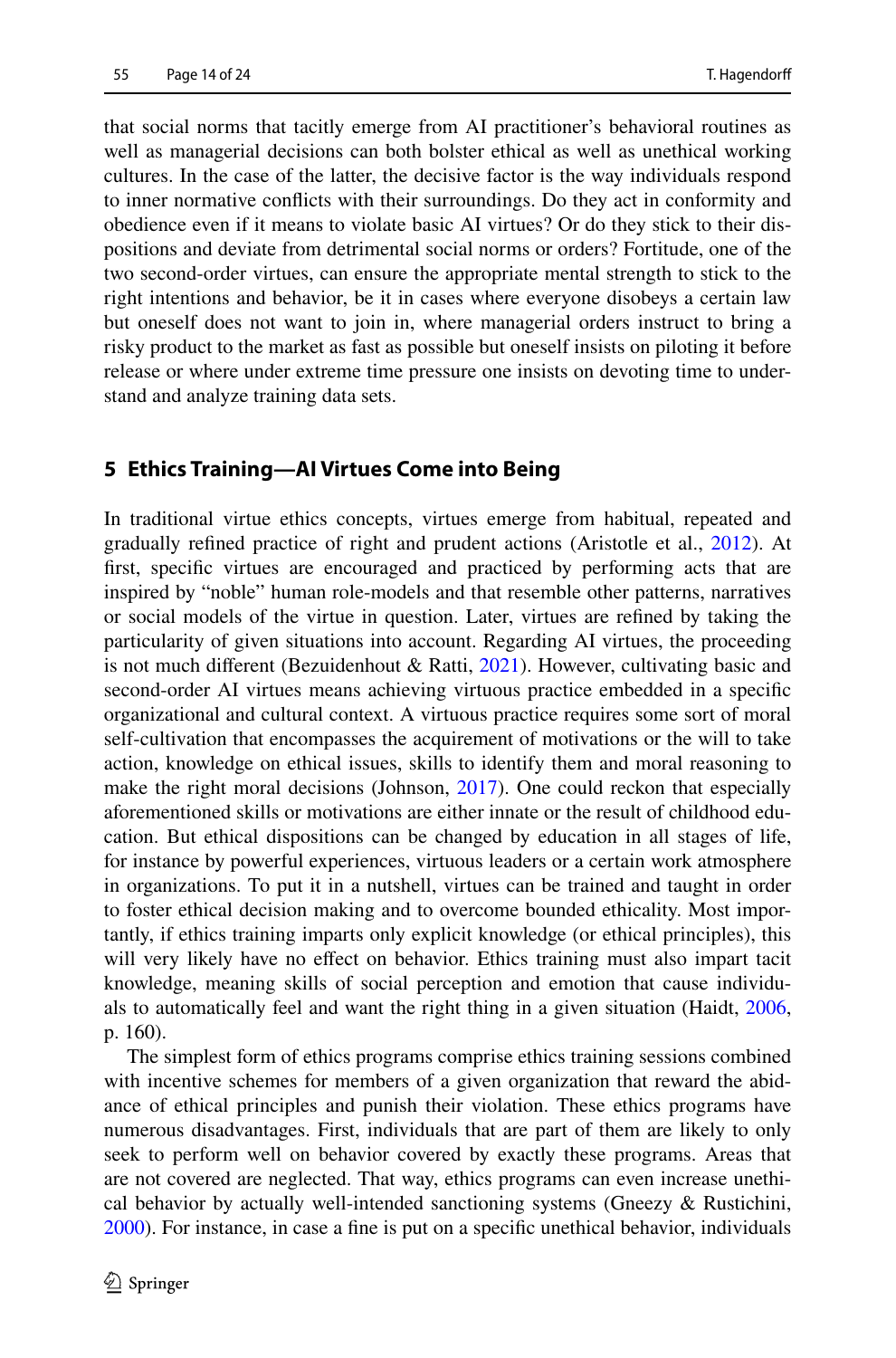who beneft from this behavior might simply weigh the advantage of the unethical behavior against the disadvantage of the fne. If the former outweighs the latter, the unethical behavior might even increase if a sanctioning system is in place. Ethical decisions would simply be reframed as monetary decisions. In addition to that, individuals can become inclined to trick incentive schemes and reward systems. Moreover, those programs solely focus on extrinsic motivators and do not change intrinsic dispositions and moral attitudes. All in all, ethics programs that comprise simple reward and sanctioning systems—as well as corresponding surveillance and monitoring mechanisms—are very likely to fail.

A further risk of ethics programs or ethics training are reactance phenomena. Reactance occurs when individuals protest against constraints of their personal freedoms. As soon as ethical principles restrict the freedom of AI practitioners doing their work, they might react to this restriction by trying to reclaim that very freedom by all means (Dillard & Shen, [2005](#page-20-26); Dowd et al., [1991](#page-20-27); Hong, [1992\)](#page-21-25). People want to escape restrictions, thus the moment when such restrictions are put in place no matter whether they are justifed from an ethical perspective or not—people might start striving to break free from them. Ultimately, "forcing" ethics programs on members of an organization is not a good idea. Ethics programs should not be decoupled from the inner mechanisms and routines of an organization. Hence, in order to avoid reactance and to ft ethics programs into actual structures and routines of an organization, it makes sense to carefully craft specifc, unique compliance measures that take particular decision processes of AI practitioners and managers into account. In addition to that, ethics programs can be implemented in organizations with delay. This has the efect of a "future lock-in" (Rogers & Bazerman, [2008](#page-22-23)), meaning that policies achieve more support, since the time delay allows for an elimination of the immediate costs of implementation, for individuals to prepare for the respective measures and for a recognition of their advantages.

Considering all of that, what measures can actually support AI practitioners and AI companies' managers to strengthen AI virtues? Here, again, insights from moral psychology as well as behavioral ethics research can be used (Hines et al., [1987;](#page-21-26) Kollmuss & Agyeman, [2002](#page-21-27); Treviño et al., [2006](#page-23-12), [2014\)](#page-22-24) to catalogue measures that bolster ethical decision making as well as virtue acquisition (see Tables [3](#page-15-0) and [4\)](#page-16-0). The measures can be vaguely divided into those that tend to affect single individuals and those that bring about or relate to structural changes in organizations. The following Table [3](#page-15-0) lists measures that relate to AI professionals on an individual level.

The following Table [4](#page-16-0) lists systemic measures that afect organizations mainly on a structural level.

# **6 Discussion**

Virtue ethics does not come without shortcomings. In general, it is criticized for focusing on the "being" rather than the "doing", meaning that virtue ethics is agentand not act-centered. Moreover, critics fault that on the one hand, virtuous persons can perform wrong actions, and on the other hand, right actions can be performed by persons who are not virtuous. However, this is a truism that could easily be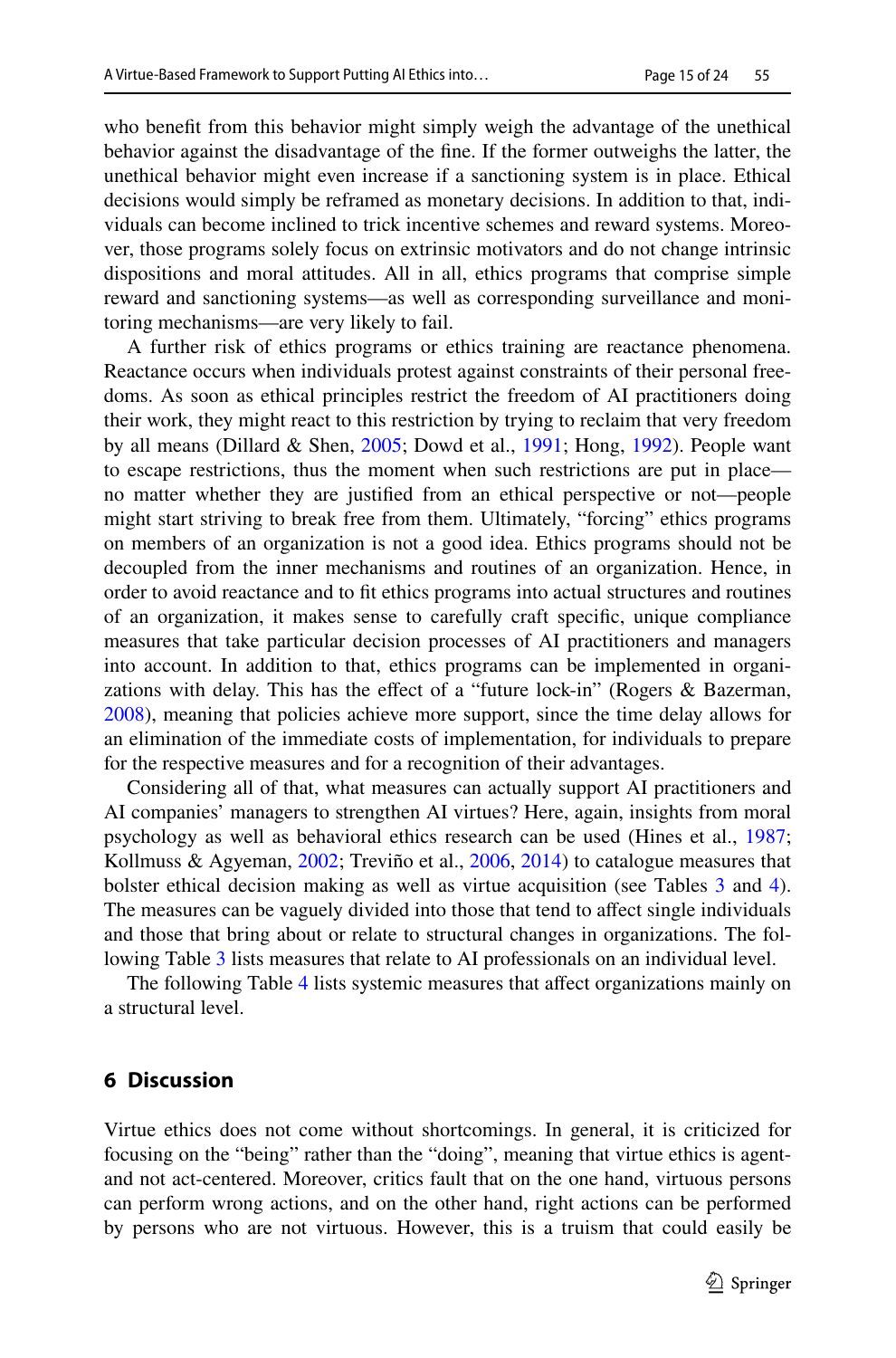| Measures related to individuals   | Explanation                                                                                                                                                                                                                                                                                                                                                                                                                                                                                                    |
|-----------------------------------|----------------------------------------------------------------------------------------------------------------------------------------------------------------------------------------------------------------------------------------------------------------------------------------------------------------------------------------------------------------------------------------------------------------------------------------------------------------------------------------------------------------|
| Knowledge about AI virtues        | AI professionals must be familiar with the six AI virtues and know<br>about their importance and implications                                                                                                                                                                                                                                                                                                                                                                                                  |
| Knowledge about action strategies | Professionals have to learn how they can mitigate ethically relevant<br>problems, for instance in the fields of fairness, robustness, explain-<br>ability, but also in terms of organizational diversity, clickwork<br>outsourcing, sustainability goals, etc.                                                                                                                                                                                                                                                 |
| Locus of control                  | Professionals should have the perception that they themselves are<br>able to influence and have a tangible impact on ethically relevant<br>issues. This also supports a sense of responsibility, meaning that<br>professionals hold themselves accountable for the consequences of<br>their decision making                                                                                                                                                                                                    |
| Public commitment                 | Professionals can explicitly communicate the willingness to take<br>action in ethical challenges. Publicly committing to stick to<br>particular virtues, ideals, intentions and moral resolutions causes<br>individuals to feel strongly obliged to actually do so when encoun-<br>tering respective choices                                                                                                                                                                                                   |
| Audits and discussion groups      | With the help of colleagues, one can reflect and discuss professional<br>choices, ethical issues or other concerns in one's daily routines<br>in order to receive critical feedback. Furthermore, fictious ethical<br>scenarios simulating particular contexts of decision making that<br>professionals may face can be used. Apart from scenario trainings,<br>organizations can grant professionals time for contemplation,<br>allowing time to read texts, e.g. about moral psychology or ethical<br>theory |

<span id="page-15-0"></span>**Table 3** Individual measures that bolster ethical decision making and virtue acquisition

transferred to other approaches in ethical theory, for instance by pointing at the fact that normative rules can be disregarded or violated by individuals or that individuals can perform morally right actions without considering normative rules. Another response to that critique stresses that it is one of virtue ethics' major strength to not universally defne "right" and "wrong" actions. Virtue ethics can address the question of "eudaimonia" without fxating axiological concepts of what is "right". Further, virtue ethics is criticized by pointing at its missing "codifability". Stipulating sets of virtues is arbitrary. However, this critique also holds true for every other ethical theory. Their very foundations are always arbitrary. All in all, many points of criticism that are brought into position in order to fnd faults in virtue ethics can equally be brought into position against other ethical theories, such as deontology or consequentialist ethics.

Moreover, a further point of critique concerns the lack of technical details of the AI virtues approach. AI practitioners can censure the fact that the approach seems to be even more disconnected from down-to-earth research and development than the former, principled AI ethics initiatives. They also lacked technical details in many places or, in cases they mentioned details, did so in a very shallow manner (Hagen-dorff, [2020\)](#page-21-0). The AI virtues concept, however, contains zero references to technical details—but for a reason. It is naïve to believe that ethical research is apt for that at all. Apart from the fact that a lot of ethical issues cannot be solved by technical means in the frst place, AI ethics is the wrong discipline to come up with technical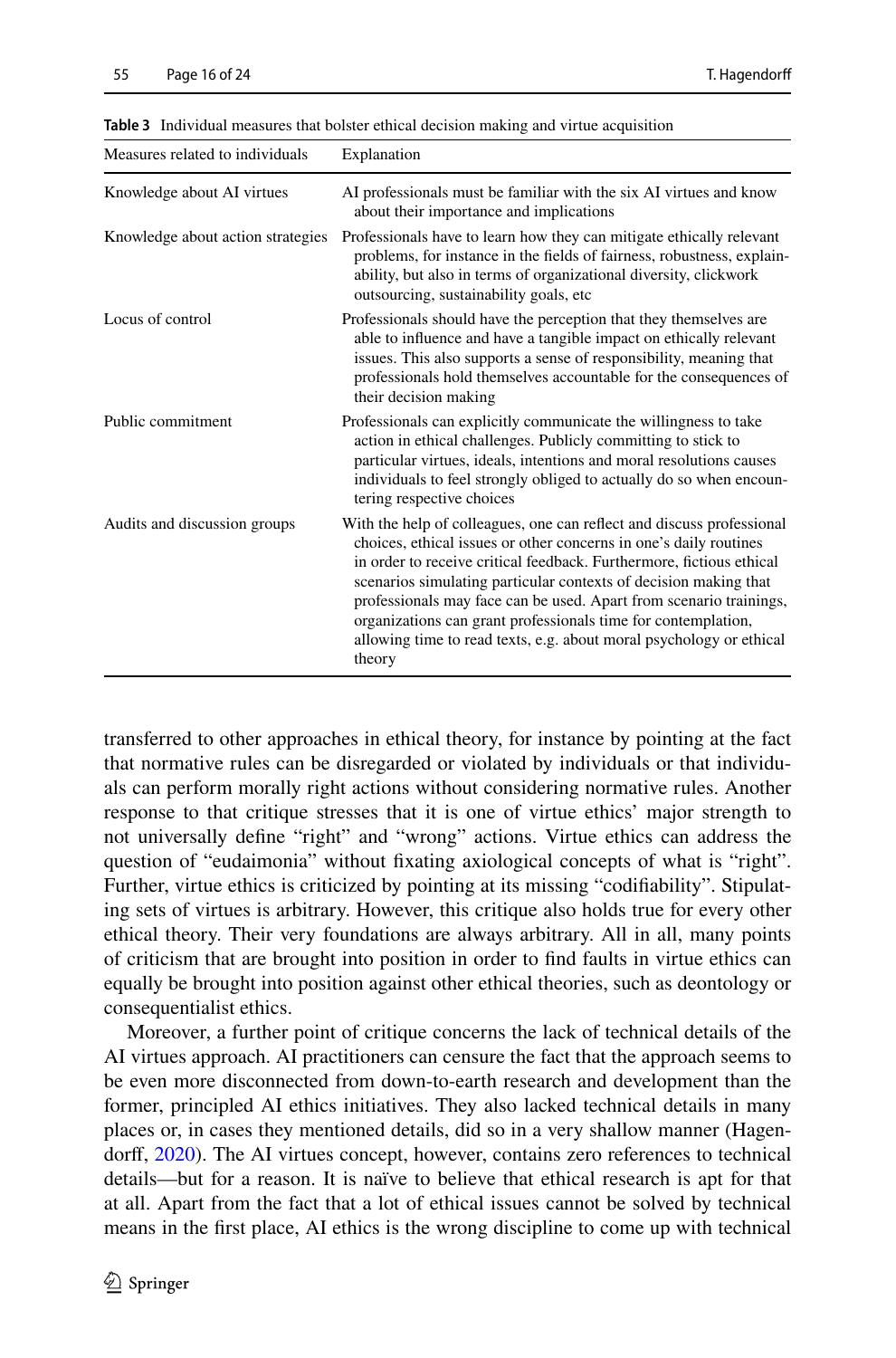| Systemic measures              | Explanation                                                                                                                                                                                                                                                                                                                                                                                                                                                                                                                                                                                                                                                                                                                                                                                                                                                                                                                                                                                                                                                                                                                                                             |
|--------------------------------|-------------------------------------------------------------------------------------------------------------------------------------------------------------------------------------------------------------------------------------------------------------------------------------------------------------------------------------------------------------------------------------------------------------------------------------------------------------------------------------------------------------------------------------------------------------------------------------------------------------------------------------------------------------------------------------------------------------------------------------------------------------------------------------------------------------------------------------------------------------------------------------------------------------------------------------------------------------------------------------------------------------------------------------------------------------------------------------------------------------------------------------------------------------------------|
| Leader influences              | Managers play a key role as role models influencing employee's atti-<br>tudes and behaviors. Their decisions have a particular legitimacy and<br>credibility, which makes employees imitating them very likely. This<br>way, managers, whose prosocial attitudes, fairness and behavioral<br>integrity are of utmost importance, can define ethical standards in<br>their organizations, since their way of making moral decisions trick-<br>les down to subordinate individuals (Treviño et al., 2014)                                                                                                                                                                                                                                                                                                                                                                                                                                                                                                                                                                                                                                                                 |
| Ethical climate and culture    | Unlike ethics codes, which are proven to have no significant effect on<br>(un)ethical decision making in organizations, ethical climates do<br>have that effect (McNamara et al., 2018). Especially caring climates<br>are positively related to ethical behavior. On the other hand, self-<br>interested, egoistic climates are negatively associated with ethical<br>choice. Furthermore, ethical cultures, meaning informal norms,<br>language, rituals etc., also affect ethical decision making and can,<br>among other things, be significantly influenced by performance<br>management systems (Kish-Gephart et al., 2010)                                                                                                                                                                                                                                                                                                                                                                                                                                                                                                                                       |
| Proportion of women            | Countless studies in empirical business ethics research indicate that<br>women are more sensitive to and less tolerant of unethical activi-<br>ties than their male counterparts (Loe et al., 2013). In short, gender<br>is a predictor to ethical behavior. This points out the importance of<br>raising the proportion of female employees. Especially in the AI<br>sector, male researchers currently strikingly outnumber females. This<br>lack of workforce diversity has consequences on the functionality<br>of software applications as well as implications on ethical outcomes<br>in AI organizations. Hence, raising the proportion of women in the<br>AI sector should pose one of the most effective measures to improve<br>ethical decision making on a grand scale. This is not to say that the<br>same does not hold true for other underrepresented demographics or<br>marginalized populations. Here, the paper only points at the hiring of<br>women, though. This is due to the fact that only for women and not<br>for other demographic groups, ample research shows that they are<br>less likely to engage in unethical behavior compared to men |
| Decreasing stress and pressure | Reducing the amount of stress and time pressure in organizations can<br>have game-changing consequences for the organizations' ethi-<br>cal climates (Darley & Batson, 1973; Selart & Johansen, 2011).<br>De-stressing professionals, slowing down processes and, by that,<br>setting cognitive resources free promote a transition from system 1<br>to system 2 thinking in decision making situations. This way, simply<br>speaking, individuals are encouraged to think before they act, which<br>can ultimately improve ethicality in organizations                                                                                                                                                                                                                                                                                                                                                                                                                                                                                                                                                                                                                 |
| Openness for critique          | Critical voices from the public can point at blind spots or specific<br>shortcomings of organizations. Being open to embrace external cri-<br>tique as an opportunity to reflect upon an organization's own routines<br>and goals with the associated willingness to potentially realign them<br>can significantly improve its own trustworthiness, reputation and<br>public perception. Eventually, this can contribute to the overall suc-<br>cess of an organization                                                                                                                                                                                                                                                                                                                                                                                                                                                                                                                                                                                                                                                                                                 |

<span id="page-16-0"></span>**Table 4** Systemic measures that bolster ethical decision making and virtue acquisition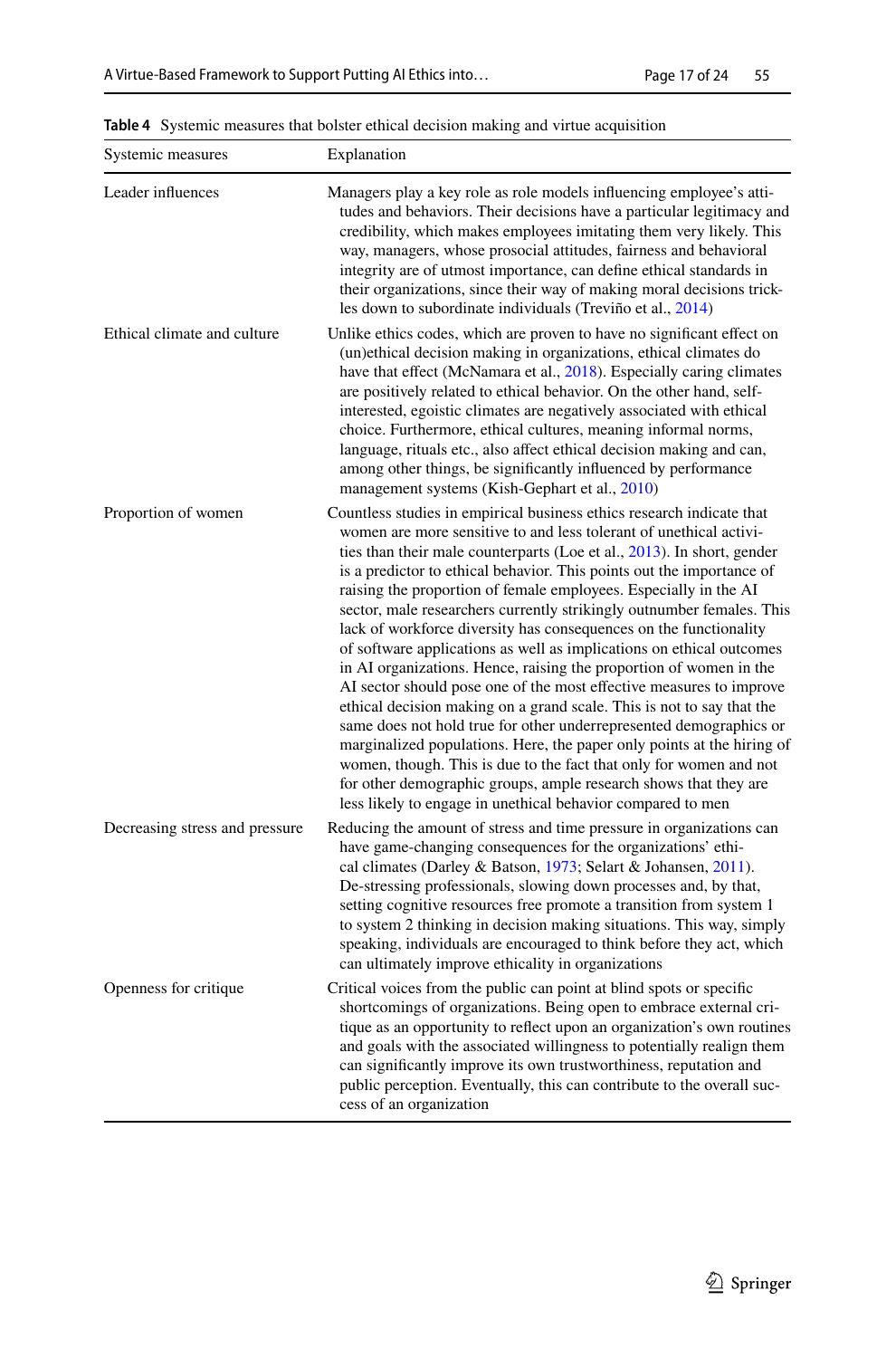details on privacy preserving machine learning, explainability, sustainable model training, etc. Instead, AI practitioners themselves are the ones who can do that. But they also need to be motivated to consult literature, tools and frameworks on these technical details. And virtues are the basis for this motivation. The least thing ethics codes' principles can do is to point at particular technical papers or methods on how to achieve fair, safe, explainable, privacy preserving, etc. AI, but only virtues motivate to actually use these methods. Hence, it is not a weakness of the virtues framework presented in this paper to not contain any references to technical details—it is, in fact, the expression of an appropriate unpretentiousness about its competencies.

Another critical issue a virtue-based ethics framework must address is the fact that it focuses only on AI practitioners and not a wider socio-economic context or systemic changes. Regarding the latter, ethics discourses can play an important role in inspiring laws or political objectives. However, ethics as a philosophical enterprise that involves the study of principles, values or virtues cannot unfold the same efficacy as binding legal norms that comprise concrete duties, that are able to resolve disputes and that are established by democratic institutions. Hence, when talking about efficiency gains in applying ethics or about ethics' practical turn, this should never cause the impression that ethics acquires a similar or even the same steering efect or enforceability that binding legal norms or similar systemic measures possess. Ultimately, trustworthy AI will be the result of both strands, ethics as well as law. Both strands interact and inspire each other. However, especially virtue ethics with its focus on individual dispositions is perhaps less apt to inspire systemic changes or legal norms than principlism.

In addition to that, the problem of unethical AI usage is not per se caused by individuals in research and development. Cases in which AI applications cause harm can result from multifactorial, dynamic events that are not directly intended by anyone. Unforeseen technological consequences cannot be attributed to a lack of virtuous behavior. One could argue that one of the basic AI virtues, namely care, also implies the willingness to assess long-term technological consequences, but this does obviously not guarantee that harmful technological consequences can be strictly avoided. It would put too much responsibility on individual AI practitioners to blame them for all ethical issues that are tied to the use of AI. Within the general scheme of things, AI practitioners are powerful, but also not omnipotent players who are accompanied by many other agents who have direct or indirect infuences on AI technologies. Responsibilities are in many cases widely shared between groups of AI practitioners, meaning researchers, engineers, managers and other domain experts. However, this distribution of responsibilities does not mean that they somehow vanish. It is a known efect of moral disengagement that responsibility difusion can cause individuals to detach themselves from moral obligations. The virtue-based framework presented here is supposed to counteract this.

Another shortcoming one has to discuss in the context of a virtue-based approach in AI ethics revolves around efects of elitism. When AI practitioners, once educated in the basic and second-order AI virtues, become solely responsible for their actions, who will have moral authority over them? Or, when extending the scope of this question, one can also ask: What authority does the author of the framework presented in this paper have to say what virtues practitioners should develop? A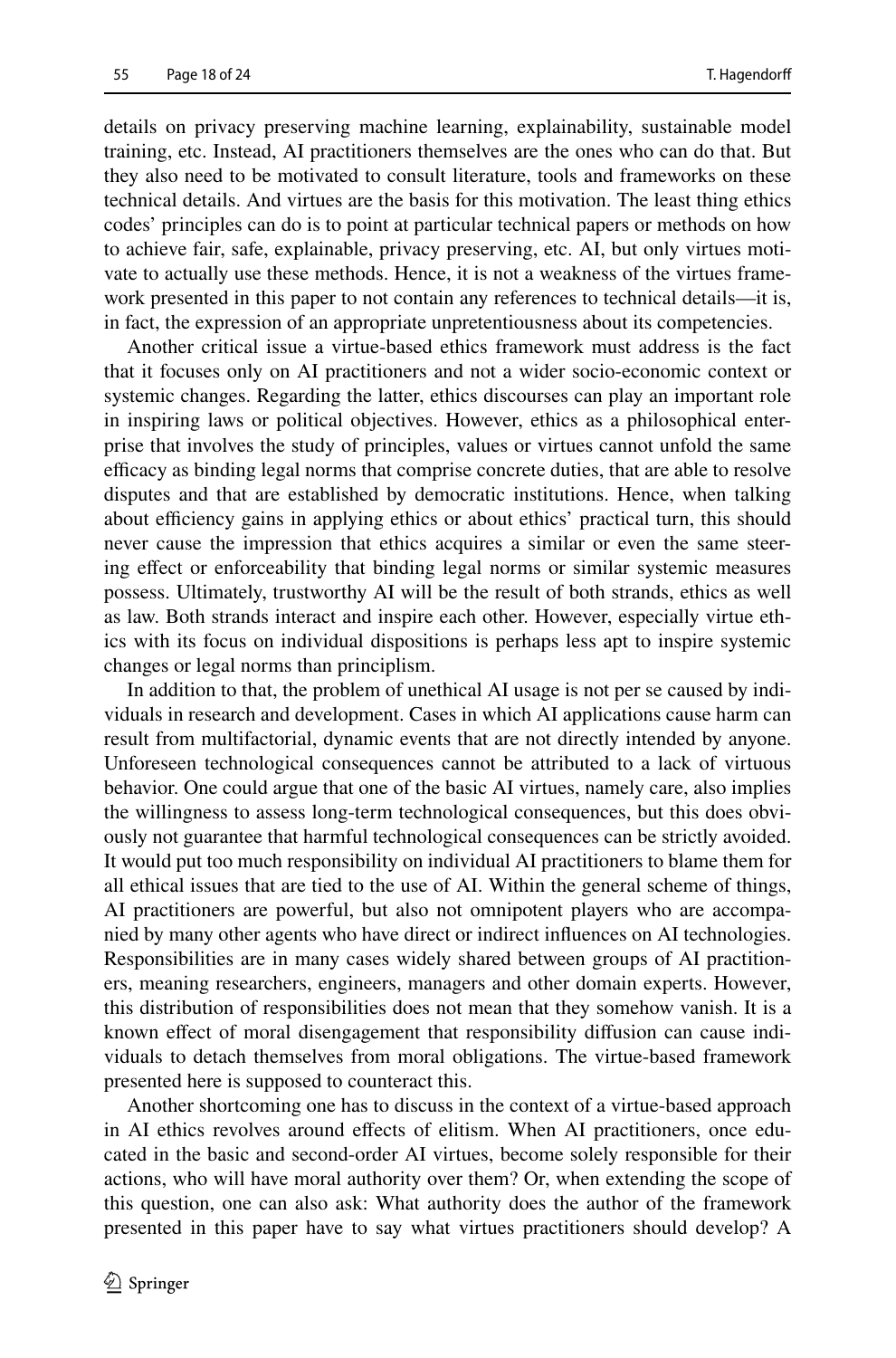possible reply would be to refer to discourse ethics where communicative rationality is used to agree on the validity of particular moral norms or, in this case, virtues (Habermas, [2001\)](#page-21-29). However, this paper follows this methodology only in a very indirect, remote manner. It derives the authority for the selection of virtues from the fact that they are not the result of subjective preferences, but meta-studies on AI ethics that are by themselves the result of a global discourse on AI ethics. However, "global" in this case is somewhat misleading, since the geographic distribution of origin countries of AI ethics guidelines is rather biased towards economically developed countries (Jobin et al., [2019](#page-21-1)). Hence, especially African and South-American countries are not represented in the AI ethics discourse. This also has an infuence on the selection of the presented AI virtues, meaning that they are likely to have a tendency to represent a Western perspective.

# **7 Conclusion**

Hitherto, all the major AI ethics initiatives choose a principled approach. They aim at having an efect on AI research and development by stipulating a list of rules and standards. But, as more and more papers from AI-metaethics show (Hagendorf, [2020](#page-21-0); Lauer, [2020;](#page-21-3) Mittelstadt, [2019](#page-22-0); Rességuier & Rodrigues, [2020](#page-22-3)), this approach has specifc shortcomings. The principled approach in AI ethics has no reinforcement mechanisms, it is not sensitive to diferent contexts and situations, it sometimes fails to address the technical complexity of AI, it uses terms and concepts that are often too abstract to be put into practice, etc. In order to improve the two lastnamed shortcomings, AI ethics recently underwent a practical turn, stressing its will to put principles into practice. But the typologies and guidelines on how to put AI ethics into practice stick to the principled approach altogether (Hallensleben et al., [2020](#page-21-4); Morley et al., [2020\)](#page-22-1). However, a hitherto largely underrepresented approach, namely virtue ethics, seems to be a promising addition to AI ethics' principlism.

The goal of this paper was to outline how virtues can support putting AI ethics into practice. Virtue ethics focuses on an individual's character development. Character dispositions provide the basis for professional decision making. On the one hand, the paper considered insights from moral psychology on the many pitfalls the motivation of moral behavior has. On the other hand, it used virtue instead of deontological ethics to promote and foster not only four basic AI virtues, but also two second-order AI virtues that can help to circumvent "bounded ethicality" and one's vulnerability to unconscious biases. The basic AI virtues comprise justice, honesty, responsibility and care. Each of these virtues motivates a kind of professional decision making that builds the bedrock for fulflling all the AI specifc ethics principles discussed in literature. In addition to that, the second-order AI virtues, namely prudence and fortitude, can be used to overcome specifc efects of bounded ethicality that can stand in the way of the basic AI virtues, meaning biases, value-action gaps, moral disengagement, situational forces, peer infuences and the like. Lastly, the paper described framework conditions and organizational measurements that can help to realize ethical decision making and virtue training in the AI feld. Equipped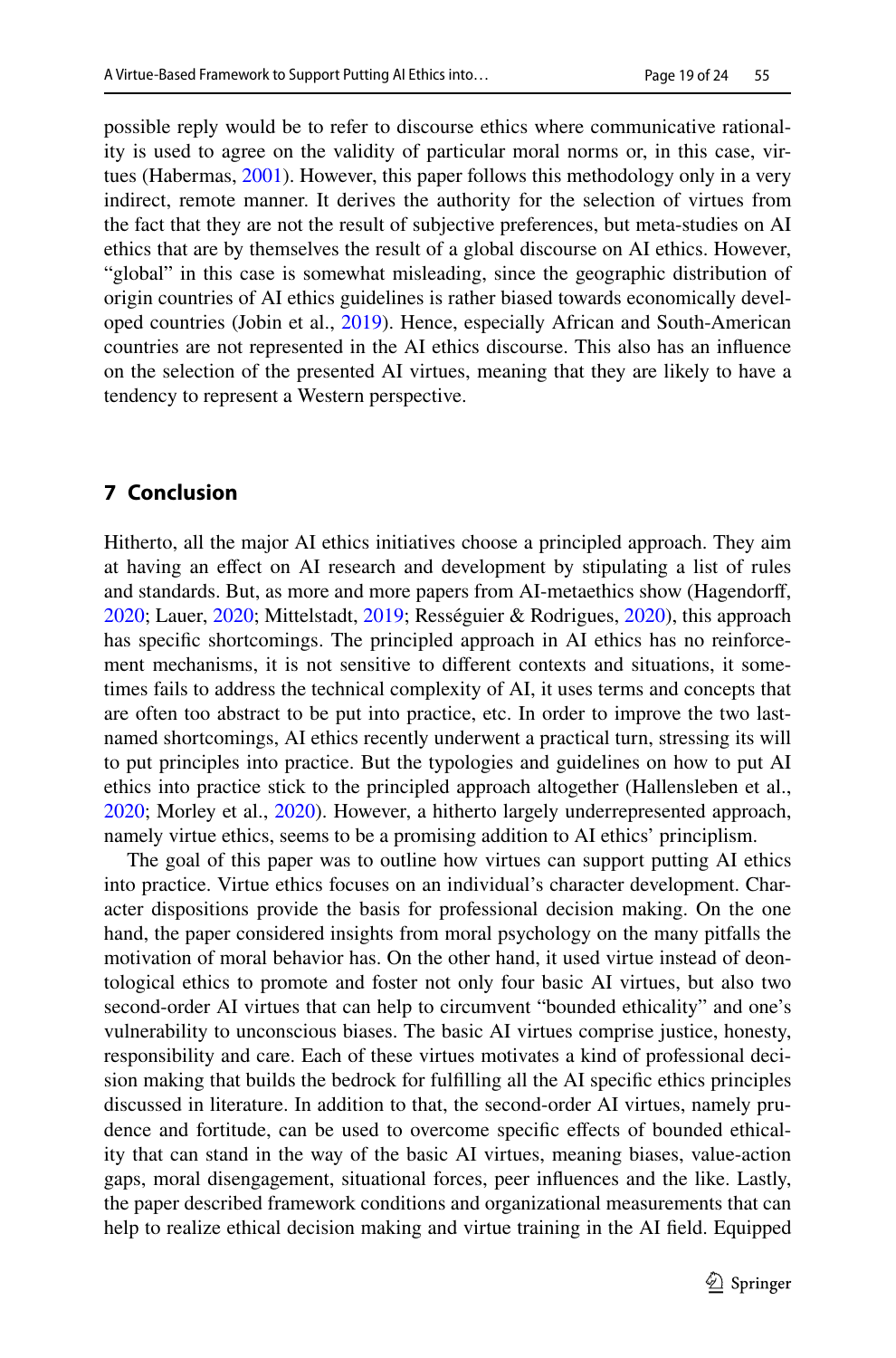with this information, organizations dealing with AI research and development should be able to efectively put AI ethics into practice.

**Author contribution** TH is the sole author.

**Funding** Open Access funding enabled and organized by Projekt DEAL. This research was supported by the Cluster of Excellence "Machine Learning—New Perspectives for Science" funded by the Deutsche Forschungsgemeinschaft (DFG, German Research Foundation) under Germany's Excellence Strategy— Reference Number EXC 2064/1—Project ID 390727645.

**Data Availability** Not applicable.

#### **Declarations**

**Ethics Approval and Consent to Participate** Not applicable

**Consent for Publication** Not applicable

**Competing Interests** The author declares no competing interests.

**Open Access** This article is licensed under a Creative Commons Attribution 4.0 International License, which permits use, sharing, adaptation, distribution and reproduction in any medium or format, as long as you give appropriate credit to the original author(s) and the source, provide a link to the Creative Commons licence, and indicate if changes were made. The images or other third party material in this article are included in the article's Creative Commons licence, unless indicated otherwise in a credit line to the material. If material is not included in the article's Creative Commons licence and your intended use is not permitted by statutory regulation or exceeds the permitted use, you will need to obtain permission directly from the copyright holder. To view a copy of this licence, visit [http://creativecommons.org/licen](http://creativecommons.org/licenses/by/4.0/) [ses/by/4.0/](http://creativecommons.org/licenses/by/4.0/).

# **References**

- <span id="page-19-0"></span>Abdalla, M., & Abdalla, M. (2020). The Grey Hoodie Project: Big Tobacco, Big Tech, and the threat on academic integrity. *arXiv*, 1–9.
- Anscombe, G. E. M. (1958). Modern moral philosophy. *Philosophy, 33*(124), 1–19.
- <span id="page-19-2"></span>Aristotle, Barlett, R. C., & Collins, S. D. (2012). *Aristotle's Nicomachean ethics*. University of Chicago Press.
- <span id="page-19-5"></span>Asch, S. (1951). Efects of group pressure upon the modifcation and distortion of judgment. In H. S. Guetzkow (Ed.), *Groups, leadership and men*: *Research in human relations* (pp. 177–190). Pittsburgh: Russell & Russell.
- <span id="page-19-6"></span>Asch, SE. (1956). Studies of independence and conformity: I. A minority of one against a unanimous majority. *Psychological Monographs: General and Applied, 70*(9), 1–70.
- <span id="page-19-3"></span>Banaji, M. R., & Greenwald, A. G. (2013). *Blindspot: Hidden biases of good people*. Delacorte Press.
- <span id="page-19-4"></span>Bandura, A. (1999). Moral disengagement in the perpetration of inhumanities. *Personality and Social Psychology Review, 3*(3), 193–209.
- <span id="page-19-1"></span>Bazerman, M. H., & Tenbrunsel, A. E. (2011). *Blind spots: Why we fail to do what's right and what to do about it*. Princeton University Press.
- <span id="page-19-7"></span>Bezuidenhout, L., & Ratti, E. (2021). What does it mean to embed ethics in data science? An integrative approach based on microethics and virtues. *AI & SOCIETY - Journal of Knowledge, Culture and Communication, 36*(3), 939–953.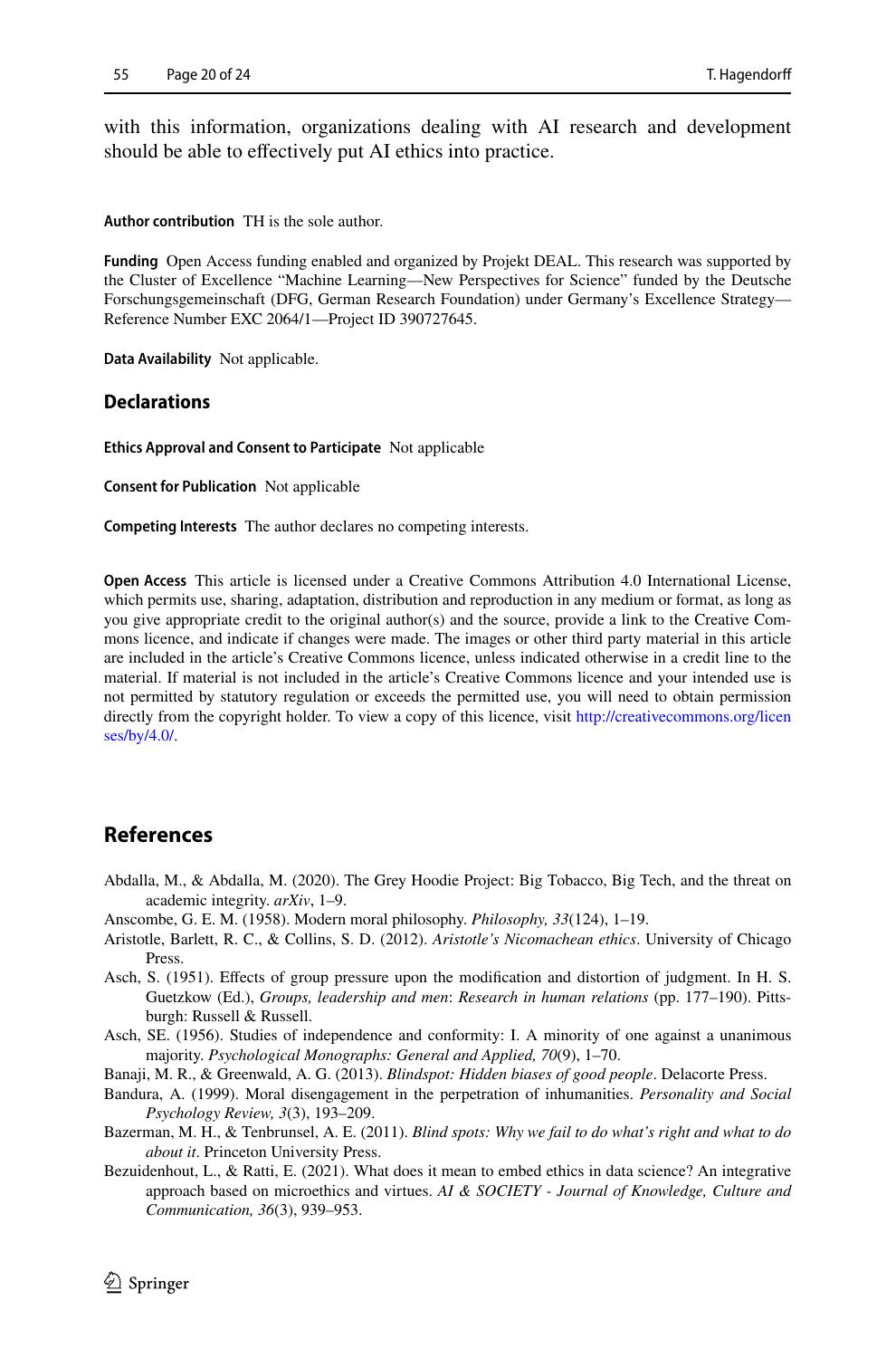- <span id="page-20-14"></span>Bonnefon, J.-F. (2018). The pros and cons of identifying critical thinking with system 2 processing. *Topoi, 37*(1), 113–119.
- <span id="page-20-7"></span>Brundage, M., Avin, S., Clark, J., Toner, H., Eckersley, P., Garfnkel, B., et al. (2018). The malicious use of artifcial intelligence: Forecasting, prevention, and mitigation. *arXiv*, 1–101.
- <span id="page-20-12"></span>Cain, D. M., & Detsky, A. S. (2008). Everyone's a little bit biased (even physicians). *JAMA, 299*(24), 2893–2895.
- <span id="page-20-20"></span>Cave, S., & ÓhÉigeartaigh, S. S. (2018). An AI race for strategic advantage: Rhetoric and risks 1–5.
- <span id="page-20-2"></span>Cavoukian, A. (2011). Privacy by design: The 7 foundational principles: Implementation and mapping of fair information practices. [https://iapp.org/media/pdf/resource\\_center/Privacy%20by%20Design%](https://iapp.org/media/pdf/resource_center/Privacy%20by%20Design%20-%207%20Foundational%20Principles.pdf) [20-%207%20Foundational%20Principles.pdf](https://iapp.org/media/pdf/resource_center/Privacy%20by%20Design%20-%207%20Foundational%20Principles.pdf). Accessed 21 June 2018.
- <span id="page-20-3"></span>Cavoukian, A., Taylor, S., & Abrams, M. E. (2010). Privacy by design: Essential for organizational accountability and strong business practices. *Identity in the Information Society, 3*(2), 405–413.
- <span id="page-20-9"></span>Constantinescu, M., Voinea, C., Uszkai, R., & Vică, C. (2021). Understanding responsibility in responsible AI. Dianoetic virtues and the hard problem of context. *Ethics and Information Technology, 23*(4), 803–814.
- <span id="page-20-21"></span>Darley, J. M., & Batson, C. D. (1973). "From Jerusalem to Jericho": A study of situational and dispositional variables in helping behavior. *Journal of Personality and Social Psychology, 27*(1), 100–108.
- <span id="page-20-19"></span>Diekmann, K. A., Tenbrunsel, A. E., & Galinsky, A. D. (2003). From self-prediction to self-defeat: Behavioral forecasting, self-fulflling prophecies, and the efect of competitive expectations. *Journal of Personality and Social Psychology, 85*(4), 672–683.
- <span id="page-20-4"></span>Dignum, V. (2018). Ethics in artifcial intelligence: Introduction to the special issue. *Ethics and Information Technology, 20*(1), 1–3.
- <span id="page-20-26"></span>Dillard, J. P., & Shen, L. (2005). On the nature of reactance and its role in persuasive health communication. *Communication Monographs, 72*(2), 144–168.
- <span id="page-20-27"></span>Dowd, E. T., Milne, C. R., & Wise, S. L. (1991). The therapeutic reactance scale: A measure of psychological reactance. *Journal of Counseling & Development, 69*(6), 541–545.
- <span id="page-20-15"></span>Eferson, C., Lalive, R., & Fehr, E. (2008). The coevolution of cultural groups and ingroup favoritism. *Science, 321*(5897), 1844–1849.
- <span id="page-20-0"></span>Eitel-Porter, R. (2020). Beyond the promise: Implementing ethical AI. *AI and Ethics*, 1–8.
- <span id="page-20-17"></span>Epley, N., & Dunning, D. (2000). Feeling "holier than thou": Are self-serving assessments produced by errors in self- or social prediction? *Journal of Personality and Social Psychology, 79*(6), 861–875.
- <span id="page-20-10"></span>Fjeld, J., Achten, N., Hilligoss, H., Nagy, A., & Srikumar, M. (2020). Principled artifcial intelligence: Mapping consensus in ethical and rights-based approaches to principles for AI. Berkman Klein Center Research Publication No. 2020–1. *SSRN Electronic Journal*, 1–39.
- <span id="page-20-1"></span>Floridi, L. (2019). Translating principles into practices of digital ethics: Five risks of being unethical. *Philosophy & Technology, 32*(2), 185–193.
- <span id="page-20-5"></span>Floridi, L., Cowls, J., Beltrametti, M., Chatila, R., Chazerand, P., Dignum, V., et al. (2018). AI4People— An ethical framework for a good AI society: Opportunities, risks, principles, and recommendations. *Minds and Machines, 28*(4), 689–707.
- <span id="page-20-11"></span>Frigo, G., Marthaler, F., Albers, A., Ott, S., & Hillerbrand, R. (2021). Training responsible engineers. Phronesis and the role of virtues in teaching engineering ethics. *Australasian Journal of Engineering Education, 26*(1), 25–37.
- <span id="page-20-6"></span>Future of Life Institute. (2017). Asilomar AI principles. Future of life institute. [https://futureofife.org/ai](https://futureoflife.org/ai-principles/)[principles/](https://futureoflife.org/ai-principles/). Accessed 23 October 2018.
- <span id="page-20-8"></span>Gambelin, O. (2020). Brave: What it means to be an AI ethicist. *AI and Ethics*, 1–5.
- <span id="page-20-24"></span>Gino, F., Ayal, S., & Ariely, D. (2009). Contagion and differentiation in unethical behavior: The effect of one bad apple on the barrel. *Psychological Science, 20*(3), 393–398.
- <span id="page-20-22"></span>Gino, F., & Mogilner, C. (2014). Time, money, and morality. *Psychological Science, 25*(2), 414–421.
- <span id="page-20-23"></span>Gino, F., & Pierce, L. (2009). The abundance effect: Unethical behavior in the presence of wealth. *Organizational Behavior and Human Decision Processes, 109*(2), 142–155.

<span id="page-20-25"></span>Gneezy, U., & Rustichini, A. (2000). A fne is a price. *The Journal of Legal Studies, 29*(1), 1–17.

- <span id="page-20-18"></span>Godin, G., Conner, M., & Sheeran, P. (2005). Bridging the intention-behaviour 'gap': The role of moral norm. *The British Journal of Social Psychology, 44*(Pt 4), 497–512.
- <span id="page-20-16"></span>Graham, M., Hjorth, I., & Lehdonvirta, V. (2017). Digital labour and development: Impacts of global digital labour platforms and the gig economy on worker livelihoods. *Transfer: European Review of Labour and Research, 23*(2), 135–162.
- <span id="page-20-13"></span>Grayot, J. D. (2020). Dual process theories in behavioral economics and neuroeconomics: A critical review. *Review of Philosophy and Psychology, 11*(1), 105–136.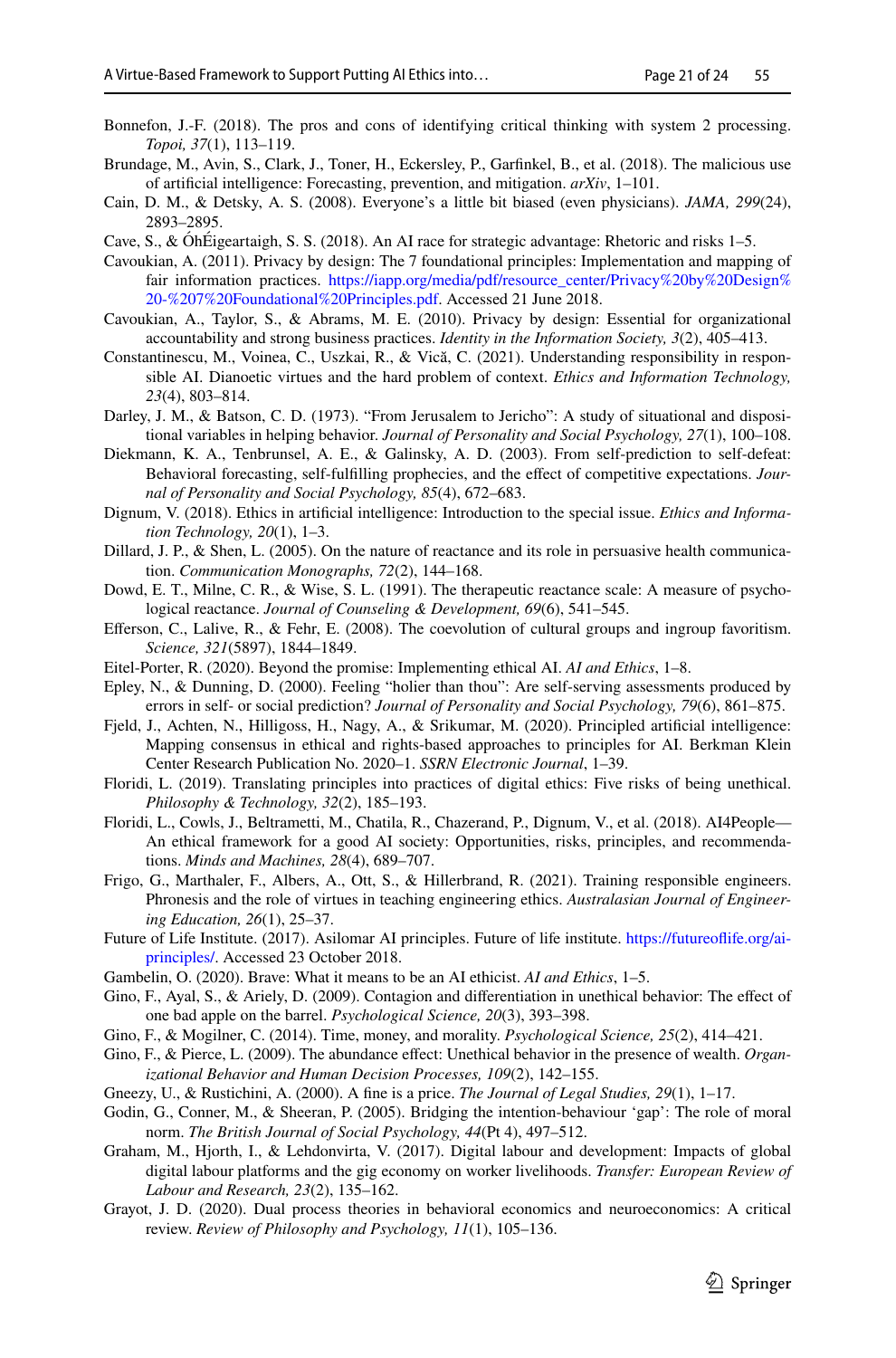<span id="page-21-29"></span>Habermas, J. (2001). *Moral consciousness and communicative action*. Cambridge (Mass.): MIT.

- <span id="page-21-0"></span>Hagendorf, T. (2020). The ethics of AI ethics: An evaluation of guidelines. *Minds and Machines, 30*(3), 457–461.
- <span id="page-21-2"></span>Hagendorf, T. (2021a). Blind spots in AI ethics. *AI and Ethics*, 1–17.
- <span id="page-21-8"></span>Hagendorf, T. (2021). Forbidden knowledge in machine learning: Refections on the limits of research and publication. *AI & SOCIETY - Journal of Knowledge, Culture and Communication, 36*(3), 767–781.
- <span id="page-21-5"></span>Hagendorff, T. (2021). Linking human and machine behavior: A new approach to evaluate training data quality for benefcial machine learning. *Minds and Machines, 31*, 563–593.
- <span id="page-21-14"></span>Haidt, J. (2001). The emotional dog and its rational tail: A social intuitionist approach to moral judgment. *Psychology Review, 108*(4), 814–834.
- <span id="page-21-24"></span>Haidt, J. (2006). *The happiness hypothesis: Putting ancient wisdom and philosophy to the test of modern science*. Arrow Books.
- <span id="page-21-4"></span>Hallensleben, S., Hustedt, C., Fetic, L., Fleischer, T., Grünke, P., Hagendorf, T., et al. (2020). From principles to practice: An interdisciplinary framework to operationalise AI ethics. Gütersloh: Bertelsmann Stiftung, 1–56.
- <span id="page-21-18"></span>Hao, K. (2019). In 2020, let's stop AI ethics-washing and actually do something. [https://www.technology](https://www.technologyreview.com/s/614992/ai-ethics-washing-time-to-act/) [review.com/s/614992/ai-ethics-washing-time-to-act/](https://www.technologyreview.com/s/614992/ai-ethics-washing-time-to-act/). Accessed 7 January 2020.
- Harris, C. E. (2008). The good engineer: Giving virtue its due in engineering ethics. *Science and Engineering Ethics, 14*(2), 153–164.
- <span id="page-21-26"></span>Hines, J. M., Hungerford, H. R., & Tomera, A. N. (1987). Analysis and synthesis of research on responsible environmental behavior: A meta-analysis. *The Journal of Environmental Education, 18*(2), 1–8.
- <span id="page-21-25"></span>Hong, S.-M. (1992). Hong's psychological reactance scale: A further factor analytic validation. *Psychological Reports, 70*(2), 512–514.
- <span id="page-21-13"></span>Howard, D. (2018). Technomoral civic virtues: A critical appreciation of Shannon Vallor's technology and the virtues. *Philosophy & Technology, 31*(2), 293–304.
- <span id="page-21-10"></span>Hursthouse, R. (2001). *On virtue ethics*. Oxford University Press.
- <span id="page-21-19"></span>Isen, A. M., & Levin, P. F. (1972). Efect of feeling good on helping: Cookies and kindness. *Journal of Personality and Social Psychology, 21*(3), 384–388.
- <span id="page-21-16"></span>Jansen, E., & von Glinow, M. A. (1985). Ethical ambivalence and organizational reward systems. *The Academy of Management Review, 10*(4), 814–822.
- <span id="page-21-1"></span>Jobin, A., Ienca, M., & Vayena, E. (2019). The global landscape of AI ethics guidelines. *Nature Machine Intelligence, 1*(9), 389–399.
- <span id="page-21-6"></span>Johnson, D. G. (2017). Can engineering ethics be taught? *The Bridge, 47*(1), 59–64.
- <span id="page-21-15"></span>Kahneman, D. (2012). *Thinking, fast and slow*. Penguin.
- <span id="page-21-11"></span>Keown, D. (1992). *The nature of Buddhist ethics*. Palgrave MacMillan.
- <span id="page-21-7"></span>Kish-Gephart, J. J., Harrison, D. A., & Treviño, L. K. (2010). Bad apples, bad cases, and bad barrels: Meta-analytic evidence about sources of unethical decisions at work. *The Journal of Applied Psychology, 95*(1), 1–31.
- <span id="page-21-12"></span>Kohen, A., Langdon, M., & Riches, B. R. (2019). The making of a hero: Cultivating empathy, altruism, and heroic imagination. *Journal of Humanistic Psychology, 59*(4), 617–633.
- <span id="page-21-27"></span>Kollmuss, A., & Agyeman, J. (2002). Mind the gap: Why do people act environmentally and what are the barriers to pro-environmental behavior? *Environmental Education Research, 8*(3), 239–260.
- <span id="page-21-21"></span>Kouchaki, M., & Smith, I. H. (2014). The morning morality efect: The infuence of time of day on unethical behavior. *Psychological Science, 25*(1), 95–102.
- <span id="page-21-22"></span>Kouchaki, M., Smith-Crowe, K., Brief, A. P., & Sousa, C. (2013). Seeing green: Mere exposure to money triggers a business decision frame and unethical outcomes. *Organizational Behavior and Human Decision Processes, 121*(1), 53–61.
- <span id="page-21-23"></span>Kupperman, J. J. (2001). The indispensability of character. *Philosophy, 76*(296), 239–250.
- <span id="page-21-20"></span>Latané, B., & Darley, J. M. (1968). Group inhibition of bystander intervention in emergences. *Journal of Personality and Social Psychology, 10*(3), 215–221.
- <span id="page-21-3"></span>Lauer, D. (2020). You cannot have AI ethics without ethics. *AI and Ethics*, 1–5.
- <span id="page-21-28"></span>Loe, T. W., Ferrell, L., & Mansfeld, P. (2013). A review of empirical studies assessing ethical decision making in business. In A. C. Michalos & D. C. Poff (Eds.), *Citation classics from the journal of business ethics* (pp. 279–301). Springer, Netherlands.
- <span id="page-21-17"></span>Loughran, T., McDonald, B., & Yun, H. (2009). A wolf in sheep's clothing: The use of ethics-related terms in 10-K reports. *Journal of Business Ethics, 89*(S1), 39–49.
- <span id="page-21-9"></span>MacIntyre, A. C. (1981). *After virtue: A study in moral theory*. University of Notre Dame Press.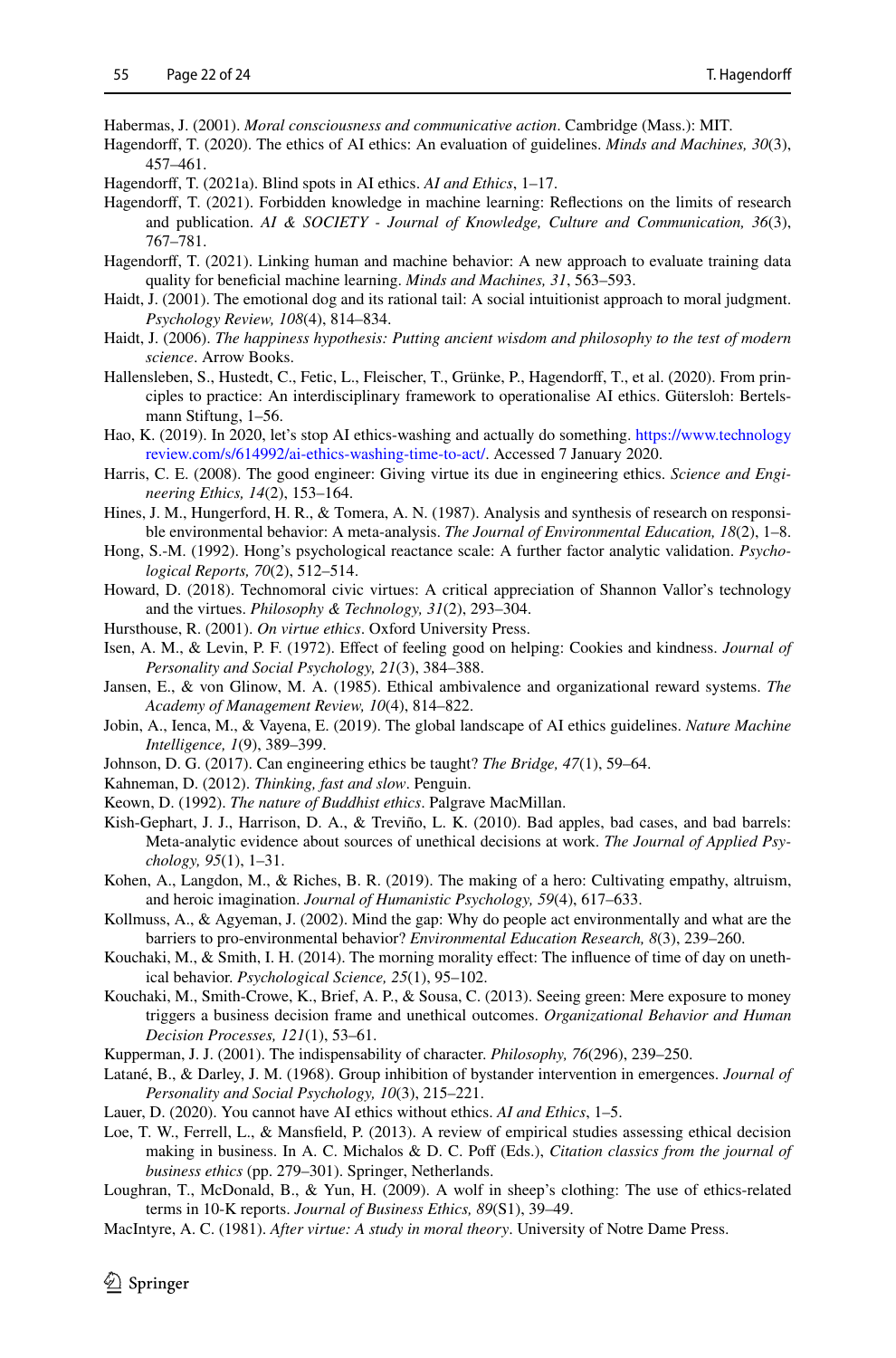- <span id="page-22-20"></span>Mathews, K. E., & Canon, L. K. (1975). Environmental noise level as a determinant of helping behavior. *Journal of Personality and Social Psychology, 32*(4), 571–577.
- <span id="page-22-8"></span>McNamara, A., Smith, J., & Murphy-Hill, E. (2018). Does ACM's code of ethics change ethical decision making in software development? In G. T. Leavens, A. Garcia, & C. S. Păsăreanu (Eds.) (pp. 1–7). New York,: ACM Press.
- <span id="page-22-19"></span>Mead, N. L., Baumeister, R. F., Gino, F., Schweitzer, M. E., & Ariely, D. (2009). Too tired to tell the truth: Self-control resource depletion and dishonesty. *Journal of Experimental Social Psychology, 45*(3), 594–597.
- <span id="page-22-12"></span>Meara, N. M., Schmidt, L. D., & Day, J. D. (1996). Principles and virtues. *The Counseling Psychologist, 24*(1), 4–77.
- <span id="page-22-22"></span>Milgram, S. (1963). Behavioral study of obedience. *Journal of Abnormal Psychology, 67*, 371–378.
- <span id="page-22-0"></span>Mittelstadt, B. (2019). Principles alone cannot guarantee ethical AI. *Nature Machine Intelligence, 1*(11), 501–507.
- <span id="page-22-1"></span>Morley, J., Floridi, L., Kinsey, L., & Elhalal, A. (2020). From what to how. An overview of AI ethics tools, methods and research to translate principles into practices. *Science and Engineering Ethics, 26*, 2141–2168.
- <span id="page-22-14"></span>Neubert, M. J. (2017). Teaching and training virtues: Behavioral measurement and pedagogical approaches. In A. J. G. Sison, G. R. Beabout, & I. Ferrero (Eds.), *Handbook of virtue ethics in business and management* (pp. 647–655). Springer, Netherlands.
- <span id="page-22-17"></span>Neubert, M. J., & Montañez, G. D. (2020). Virtue as a framework for the design and use of artifcial intelligence. *Business Horizons, 63*(2), 195–204.
- <span id="page-22-9"></span>Nussbaum, M. (1993). Non-relative virtues: An Aristotelian approach. In M. Nussbaum & A. Sen (Eds.), *The quality of life* (pp. 242–269). Oxford University Press.
- <span id="page-22-4"></span>Ochigame, R. (2019). The invention of "ethical AI": How big tech manipulates academia to avoid regulation. [https://theintercept.com/2019/12/20/mit-ethical-ai-artificial-intelligence/.](https://theintercept.com/2019/12/20/mit-ethical-ai-artificial-intelligence/) Accessed 7 January 2020.
- <span id="page-22-5"></span>Oetzel, M. C., & Spiekermann, S. (2014). A systematic methodology for privacy impact assessments: A design science approach. *European Journal of Information Systems, 23*(2), 126–150.
- <span id="page-22-21"></span>Palazzo, G., Krings, F., & Hofrage, U. (2012). Ethical blindness. *Journal of Business Ethics, 109*(3), 323–338.
- <span id="page-22-16"></span>Peterson, C., & Seligman, M. E. P. (2004). *Character strengths and virtues: A handbook and classifcation*. American Psychological Association.
- <span id="page-22-15"></span>Ratti, E., & Stapleford, T. A. (Eds.). (2021). *Science, technology, and virtues: Contemporary perspectives*. Oxford University Press.
- <span id="page-22-3"></span>Rességuier, A., & Rodrigues, R. (2020). AI ethics should not remain toothless! A call to bring back the teeth of ethics. *Big Data & Society, 7*(2), 1–5.
- <span id="page-22-23"></span>Rogers, T., & Bazerman, M. H. (2008). Future lock-in: Future implementation increases selection of 'should' choices. *Organizational Behavior and Human Decision Processes, 106*, 1–20. [https://doi.](https://doi.org/10.1016/j.obhdp.2007.08.001) [org/10.1016/j.obhdp.2007.08.001](https://doi.org/10.1016/j.obhdp.2007.08.001)
- <span id="page-22-11"></span>Schneier, B. (2012). *Liars & outliers: Enabling the trust that society needs to thrive*. John Wiley & Sons.
- <span id="page-22-6"></span>Schwitzgebel, E. (2009). Do ethicists steal more books? *Philosophical Psychology, 22*(6), 711–725.
- <span id="page-22-7"></span>Schwitzgebel, E., & Rust, J. (2014). The moral behavior of ethics professors: Relationships among selfreported behavior, expressed normative attitude, and directly observed behavior. *Philosophical Psychology, 27*(3), 293–327.
- <span id="page-22-25"></span>Selart, M., & Johansen, S. T. (2011). Ethical decision making in organizations: The role of leadership stress. *Journal of Business Ethics, 99*(2), 129–143.
- <span id="page-22-13"></span>Sison, AJG., Beabout, GR., & Ferrero, I. (Eds.). (2017). *Handbook of virtue ethics in business and management*. Dordrecht: Springer Netherlands.
- <span id="page-22-18"></span>Tenbrunsel, A. E., & Messick, D. M. (2004). Ethical fading: The role of self-deception in unethical behavior. *Social Justice Research, 17*(2), 223–236.
- <span id="page-22-2"></span>Theodorou, A., & Dignum, V. (2020). Towards ethical and socio-legal governance in AI. *Nature Machine Intelligence, 2*(1), 10–12.
- <span id="page-22-10"></span>Tiwald, J. (2010). Confucianism and virtue ethics: Still a fedgling in Chinese and comparative philosophy. *Comparative Philosophy: An International Journal of Constructive Engagement of Distinct Approaches toward World Philosophy, 1*, 2.
- <span id="page-22-24"></span>Treviño, L. K., den Nieuwenboer, N. A., & Kish-Gephart, J. J. (2014). (Un)ethical behavior in organizations. *Annual Review of Psychology, 65*, 635–660.